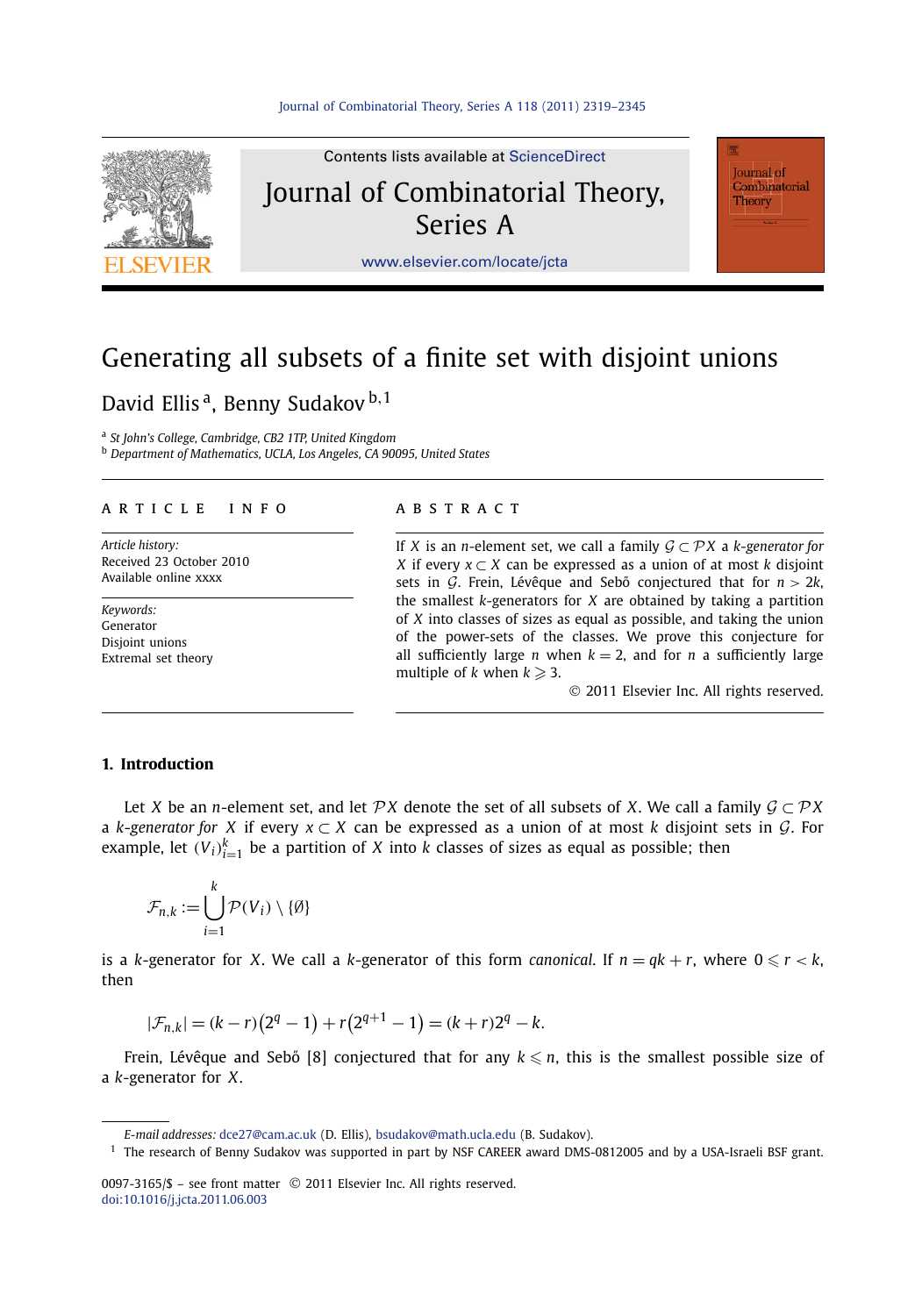**Conjecture 1** (Frein, Lévêque, Sebő). If *X* is an n-element set,  $k \le n$ , and  $\mathcal{G} \subset \mathcal{P}X$  is a k-generator for *X*, then  $|G| \geq |\mathcal{F}_{n,k}|$ . If  $n > 2k$ , equality holds only if G is a canonical k-generator for X.

They proved this for  $k \leqslant n \leqslant 3k$ , but their methods do not seem to work for larger *n*.

For *<sup>k</sup>* = 2, Conjecture 1 is a weakening of a conjecture of Erdos. We call a family ˝ G ⊂ P *<sup>X</sup>* <sup>a</sup> *<sup>k</sup>*-*base for X* if every  $x \subset X$  can be expressed as a union of at most *k* (not necessarily disjoint) sets in G. Erdős (see  $[9]$ ) made the following

**Conjecture 2** *(Erdős). If X is an n-element set, and*  $G \subset \mathcal{P}X$  *is a* 2*-base for X, then*  $|G| \geq |F_n|$ ,  $2$ *.* 

In fact, Frein, Lévêque and Sebő [8] made the analogous conjecture for all *k*.

**Conjecture 3** *(Frein, Lévêque, Sebő).* If *X* is an n-element set,  $k \le n$ , and  $\mathcal{G} \subset \mathcal{P}X$  is a k-base for *X*, then  $|G| \geq |\mathcal{F}_{n,k}|$ . If  $n > 2k$ , equality holds only if G is a canonical k-generator for X.

Again, they were able to prove this for  $k \leqslant n \leqslant 3k$ .

In this paper, we study *k*-generators when *n* is large compared to *k*. Our main results are as follows.

**Theorem 4.** *If n is sufficiently large, X is an n-element set, and*  $G \subset \mathcal{P}X$  *is a* 2*-generator for X, then*  $|\mathcal{G}| \geq |\mathcal{F}_{n,2}|$ *. Equality holds only if*  $\mathcal{G}$  *is of the form*  $\mathcal{F}_{n,2}$ *.* 

**Theorem 5.** If  $k \in \mathbb{N}$ , n is a sufficiently large multiple of k, X is an n-element set, and G is a k-generator for X, *then*  $|G| \geq |\mathcal{F}_{n,k}|$ *. Equality holds only if* G *is of the form*  $\mathcal{F}_{n,k}$ *.* 

In other words, we prove Conjecture 1 for all sufficiently large *n* when  $k = 2$ , and for *n* a sufficiently large multiple of *k* when  $k \ge 3$ . We use some ideas of Alon and Frankl [1], and also techniques of the first author from [5], in which asymptotic results were obtained.

As noted in [8], if  $\mathcal{G} \subset \mathcal{P}X$  is a *k*-generator (or even a *k*-base) for *X*, then the number of ways of choosing at most *k* sets from  $G$  is clearly at least the number of subsets of *X*. Therefore  $|G|^k \geq 2^n$ , which immediately gives

$$
|\mathcal{G}| \geqslant 2^{n/k}.
$$

Moreover, if  $|\mathcal{G}| = m$ , then

$$
\sum_{i=0}^{k} \binom{m}{i} \geqslant 2^n. \tag{1}
$$

Crudely, we have

$$
\sum_{i=0}^{k-1} {m \choose i} \leq 2m^{k-1},
$$

so

$$
\sum_{i=0}^k \binom{m}{i} \leqslant \binom{m}{k} + 2m^{k-1}.
$$

Hence, if *k* is fixed, then

$$
(1+O(1/m)\binom{m}{k} \geqslant 2^n,
$$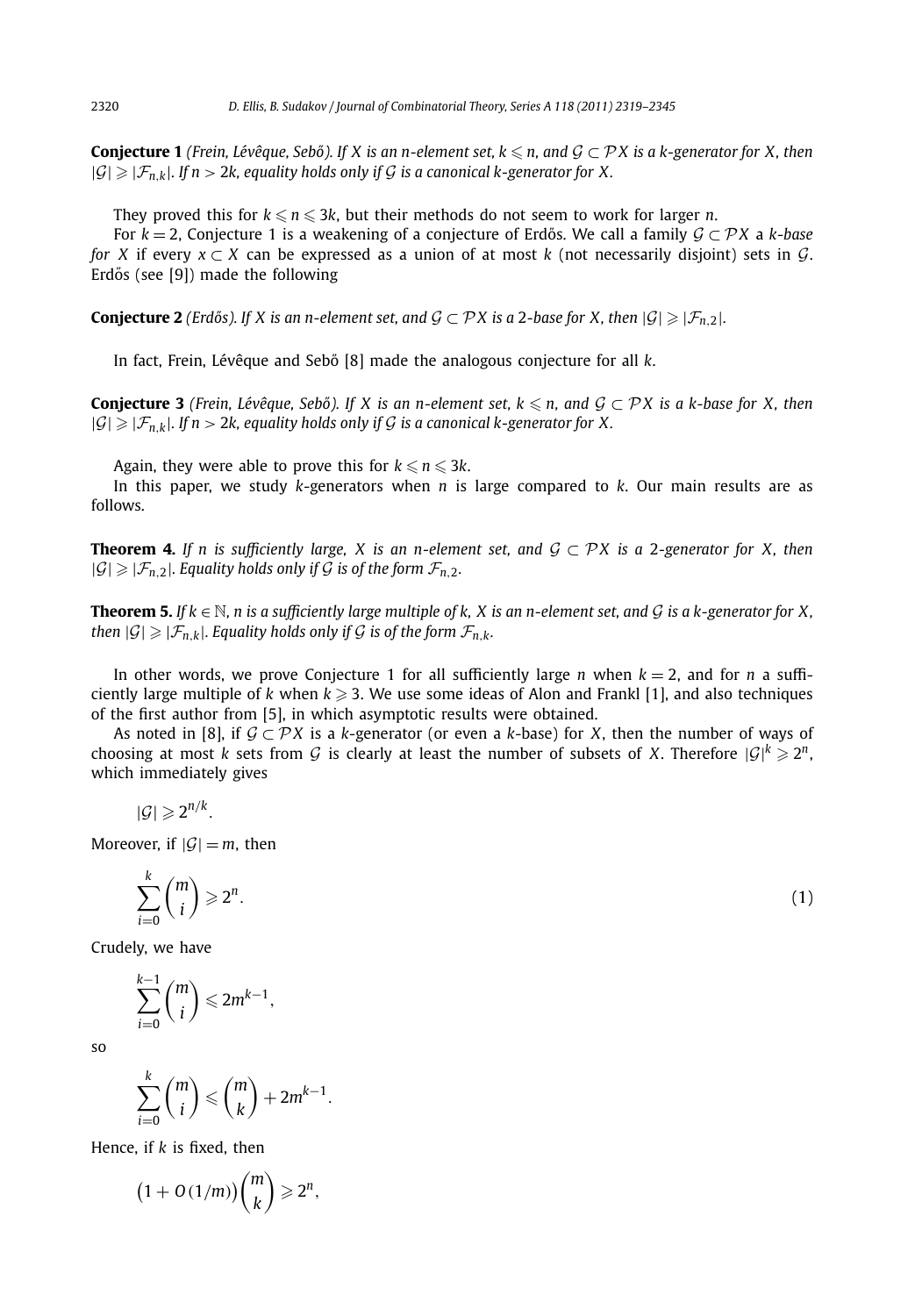so

$$
|\mathcal{G}| \geq (k!)^{1/k} 2^{n/k} (1 - o(1)).
$$
\n(2)

Observe that if  $n = qk + r$ , where  $0 \le r < k$ , then

$$
|\mathcal{F}_{n,k}| = (k+r)2^q - k < (k+r)2^q = k2^{n/k}(1+r/k)2^{-r/k} < c_0 k2^{n/k},\tag{3}
$$

where

$$
c_0 := \frac{2}{2^{1/\log 2} \log 2} = 1.061 \quad \text{(to 3 d.p.).}
$$

Now for some preliminaries, we use the following standard notation. For *n* ∈ N, [*n*] will denote the set  $\{1, 2, \ldots, n\}$ . If x and y are disjoint sets, we will sometimes write their union as  $x \sqcup y$ , rather than *x* ∪ *y*, to emphasize the fact that the sets are disjoint.

If  $k \in \mathbb{N}$ , and *G* is a graph,  $K_k$ (*G*) will denote the number of *k*-cliques in *G*. Let  $T_s(n)$  denote the *s*-partite Turán graph (the complete *s*-partite graph on *n* vertices with parts of sizes as equal as possible), and let  $t_s(n) = e(T_s(n))$ . For  $l \in \mathbb{N}$ ,  $C_l$  will denote the cycle of length *l*.

If *F* is a (labelled) graph on *f* vertices, with vertex-set  $\{v_1, \ldots, v_f\}$  say, and  $\mathbf{t} = (t_1, \ldots, t_f) \in \mathbb{N}^f$ , we define the **t**-*blow-up* of *F*,  $F \otimes t$ , to be the graph obtained by replacing  $v_i$  with an independent set  $V_i$  of size  $t_i$ , and joining each vertex of  $V_i$  to each vertex of  $V_i$  whenever  $v_i v_j$  is an edge of *F*. With slight abuse of notation, we will write  $F \otimes t$  for the symmetric blow-up  $F \otimes (t, \ldots, t)$ .

If *F* and *G* are graphs, we write  $c_F(G)$  for the number of injective graph homomorphisms from *F* to *G*, meaning injections from  $V(F)$  to  $V(G)$  which take edges of *F* to edges of *G*. The *density* of *F* in *G* is defined to be

$$
d_F(G) = \frac{c_F(G)}{|G|(|G|-1)\cdots(|G|-|F|+1)},
$$

i.e. the probability that a uniform random injective map from  $V(F)$  to  $V(G)$  is a graph homomorphism from *F* to *G*. Hence, when  $F = K_k$ , the density of  $K_k$ 's in an *n*-vertex graph *G* is simply  $K_k(G)/(n_k^n)$ .

Although we will be interested in the density  $d_F(G)$ , it will sometimes be more convenient to work with the following closely related quantity, which behaves very nicely when we take blow-ups. We write  $Hom_F(G)$  for the number of homomorphisms from *F* to *G*, and we define the *homomorphism density of F in G* to be

$$
h_F(G) = \frac{\text{Hom}_F(G)}{|G|^{|F|}},
$$

i.e. the probability that a uniform random map from  $V(F)$  to  $V(G)$  is a graph homomorphism from *F* to *G*.

Observe that if *F* is a graph on *f* vertices, and *G* is a graph on *n* vertices, then the number of homomorphisms from *F* to *G* which are not injections is clearly at most

$$
\binom{f}{2} n^{f-1}.
$$

Hence,

$$
d_G(F) \geqslant \frac{h_G(F)n^f - {f \choose 2}n^{f-1}}{n(n-1)\cdots(n-f+1)} \geqslant h_G(F) - O(1/n),\tag{4}
$$

if *f* is fixed. In the other direction,

$$
d_F(G) \leqslant \frac{n^f}{n(n-1)\cdots(n-f+1)} h_F(G) \leqslant (1+O(1/n)) h_F(G)
$$
\n(5)

if *f* is fixed. Hence, when working inside large graphs, we can pass freely between the density of a fixed graph *F* and its homomorphism density, with an 'error' of only *O(*1*/n)*.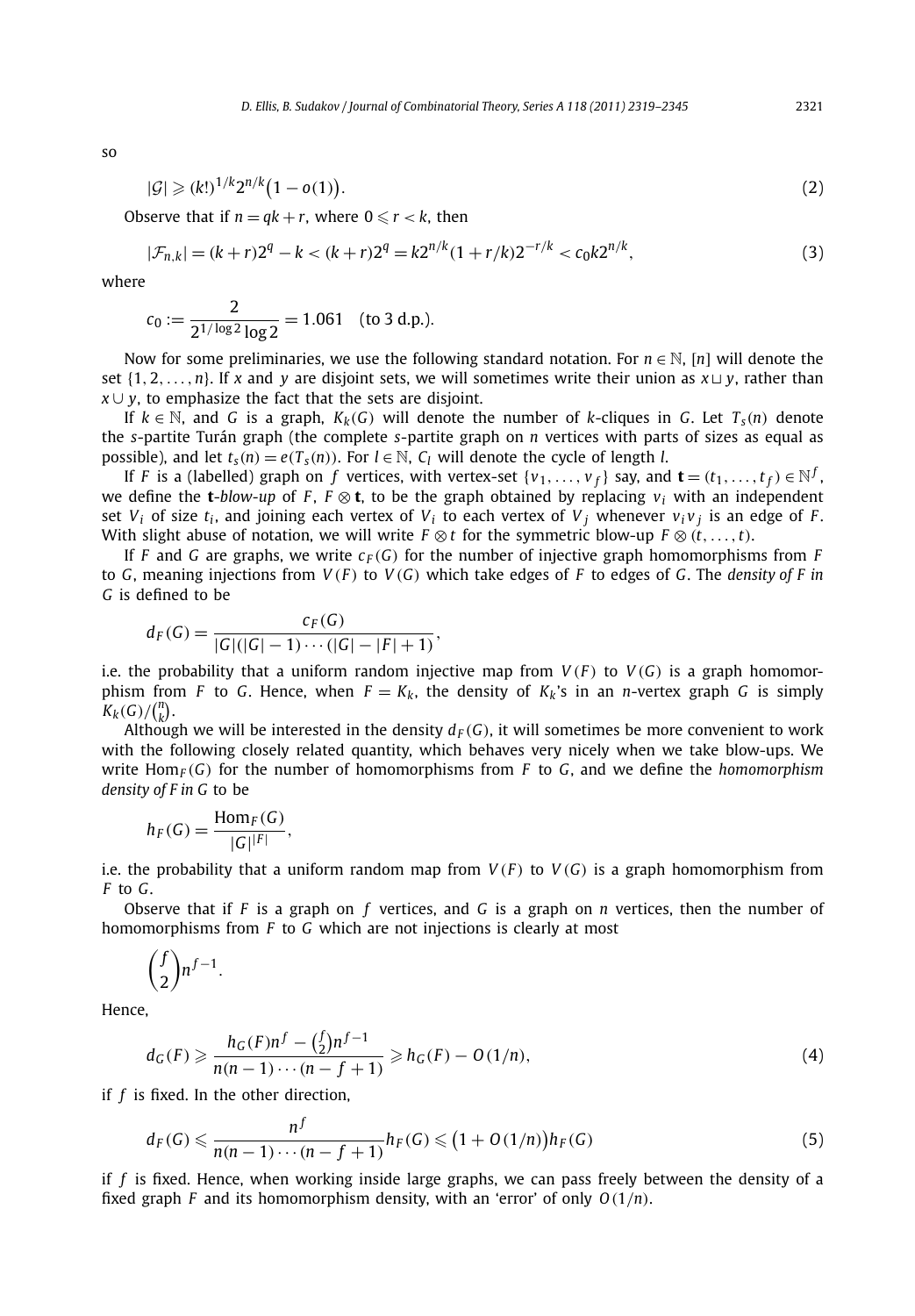Finally, we will make frequent use of the AM/GM inequality:

**Theorem 6.** *If*  $x_1$ , ...,  $x_n \ge 0$ , then

$$
\left(\prod_{i=1}^n x_i\right)^{1/n} \leqslant \frac{1}{n}\sum_{i=1}^n x_i.
$$

#### **2. The case** *k* **|** *n* **via extremal graph theory**

For *n* a sufficiently large multiple of *k*, it turns out to be possible to prove Conjecture 1 using stability versions of Turán-type results. We will prove the following

**Theorem 5.** *If k* <sup>∈</sup> <sup>N</sup>*, n is a sufficiently large multiple of k, X is an n-element set, and* <sup>G</sup> *is a k-generator for X, then*  $|G| \geq |\mathcal{F}_{n,k}|$ *. Equality holds only if* G *is of the form*  $\mathcal{F}_{n,k}$ *.* 

We need a few more definitions. Let *H* denote the graph with vertex-set  $\mathcal{P}X$ , where we join two subsets  $x, y \subset X$  if they are disjoint. With slight abuse of terminology, we call *H* the 'Kneser' graph on  $\mathcal{P}X$  (although this usually means the analogous graph on  $X^{(r)}$ ). If  $\mathcal{F},\mathcal{G}\subset\mathcal{P}X$ , we say that  $\mathcal{G}$ *k*-generates  $\mathcal F$  if every set in  $\mathcal F$  is a disjoint union of at most *k* sets in  $\mathcal G$ .

**The main steps of the proof.** First, we will show that for any  $A \subset \mathcal{PX}$  with  $|A| \geq \Omega(2^{n/k})$ , the density of  $K_{k+1}$ 's in the induced subgraph  $H[A]$  is  $o(1)$ .

Secondly, we will observe that if *n* is a sufficiently large multiple of *k*, and  $G \subset \mathcal{P}X$  has size close to  $|\mathcal{F}_{n,k}|$  and *k*-generates almost all subsets of *X*, then  $K_k(H[\mathcal{G}])$  is very close to  $K_k(T_k([\mathcal{G}]))$ , the number of  $K_k$ 's in the *k*-partite Turán graph on  $|G|$  vertices.

We will then prove that if *G* is any graph with small  $K_{k+1}$ -density, and with  $K_k(G)$  close to  $K_k(T_k([G]))$ , then *G* can be made *k*-partite by removing a small number of edges. This can be seen as a (strengthened) variant of the Simonovits Stability Theorem [7], which states that any  $K_{k+1}$ -free graph *G* with  $e(G)$  close to the maximum  $e(T_k(|G|))$ , can be made *k*-partite by removing a small number of edges.

This will enable us to conclude that  $H[G]$  can be made *k*-partite by the removal of a small number of edges, and therefore the structure of  $H[G]$  is close to that of the Turán graph  $T_k(|G|)$ . This in turn will enable us to show that the structure of G is close to that of a canonical *k*-generator  $\mathcal{F}_{n,k}$ (Proposition 9).

Finally, we will use a perturbation argument to show that if *n* is sufficiently large, and  $|\mathcal{G}| \leq |\mathcal{F}_{n,k}|$ , then  $G = \mathcal{F}_{n,k}$ , completing the proof.  $\Box$ 

In fact, we will first show that if  $A \subset \mathcal{P}X$  with  $|A| \geq \Omega(2^{n/k})$ , then the homomorphism density of *Kk*+<sup>1</sup> ⊗ *<sup>t</sup>* in *<sup>H</sup>*[A] is *<sup>o</sup>(*1*)*, provided *<sup>t</sup>* is sufficiently large depending on *<sup>k</sup>*. Hence, we will need the following (relatively well-known) lemma relating the homomorphism density of a graph to that of its blow-up.

**Lemma 7.** Let F be a graph on f vertices, let  $\mathbf{t} = (t_1, t_2, \dots, t_f) \in \mathbb{N}^f$ , and let F  $\otimes$  **t** denote the **t**-blow-up of F. *If the homomorphism density of F in G is p, then the homomorphism density of F* ⊗ **t** *in G is at least p*<sup>*t*<sub>1</sub>*t*<sub>2</sub>···*t*</sup>*f*.

**Proof.** This is a simple convexity argument, essentially that of [7]. It will suffice to prove the statement of the lemma when  $\mathbf{t} = (1, \ldots, 1, r)$  for some  $r \in \mathbb{N}$ . We think of *F* as a (labelled) graph on vertex set  $[f] = \{1, 2, ..., f\}$ , and *G* as a (labelled) graph on vertex set [*n*]. Define the function  $\chi : [n]^f \rightarrow \{0, 1\}$  by

 $\chi(\nu_1, \ldots, \nu_f) = \begin{cases} 1 & \text{if } i \mapsto \nu_i \text{ is a homomorphism from } F \text{ to } G, \\ 0 & \text{otherwise.} \end{cases}$ 0 otherwise.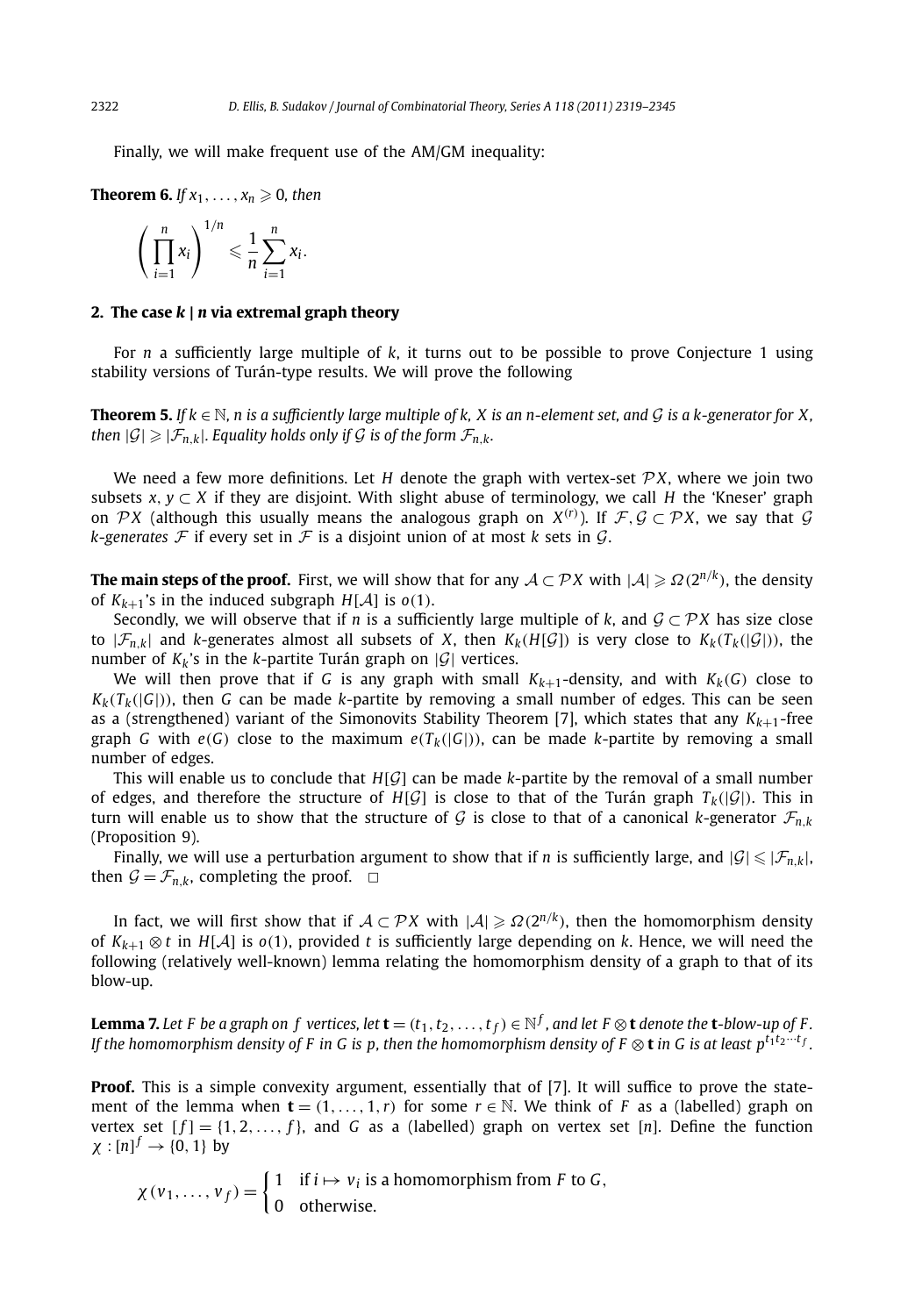Then we have

$$
h_F(G) = \frac{1}{n^f} \sum_{(\nu_1, ..., \nu_f) \in [n]^f} \chi(\nu_1, ..., \nu_f) = p.
$$

The homomorphism density  $h_{F\otimes (1,1)}$   $h_{F\otimes (1,1)}$  (*G*) of  $F\otimes (1,1)$  *t*, *f* is

$$
h_{F\otimes(1,\ldots,1,r)}(G) = \frac{1}{n^{f-1+r}} \sum_{(v_1,\ldots,v_{f-1},v_f^{(1)},v_f^{(2)},\ldots,v_f^{(r)})\in[n]^{f-1+r}} \prod_{i=1}^r \chi(v_1,\ldots,v_{f-1},v_f^{(i)})
$$
  
\n
$$
= \frac{1}{n^{f-1}} \sum_{(v_1,\ldots,v_{f-1})\in[n]^{f-1}} \left(\frac{1}{n} \sum_{v_f\in[n]} \chi(v_1,\ldots,v_{f-1},v_f)\right)^r
$$
  
\n
$$
\geq \left(\frac{1}{n^{f-1}} \sum_{(v_1,\ldots,v_{f-1})\in[n]^{f-1}} \left(\frac{1}{n} \sum_{v_f\in[n]} \chi(v_1,\ldots,v_{f-1},v_f)\right)\right)^r
$$
  
\n
$$
= \left(\frac{1}{n^f} \sum_{(v_1,\ldots,v_{f-1},v_f)\in[n]^f} \chi(v_1,\ldots,v_{f-1},v_f)\right)^r
$$
  
\n
$$
= p^r.
$$

Here, the inequality follows from applying Jensen's Inequality to the convex function  $x \mapsto x^r$ . This proves the lemma for  $\mathbf{t} = (1, \ldots, 1, r)$ . By symmetry, the statement of the lemma holds for all vectors of the form  $(1, \ldots, 1, r, 1, \ldots, 1)$ . Clearly, we may obtain  $F \otimes t$  from *F* by a sequence of blow-ups by these vectors, proving the lemma.  $\Box$ 

The following lemma (a rephrasing of Lemma 4.2 in Alon and Frankl [1]) gives an upper bound on the homomorphism density of  $K_{k+1} \otimes t$  in large induced subgraphs of the Kneser graph *H*.

**Lemma 8.** *If*  $A \subset \mathcal{P}X$  with  $|A| = m = 2^{(\delta+1/(k+1))n}$ , then

$$
h_{K_{k+1}\otimes t}(H[\mathcal{A}])\leqslant (k+1)2^{-n(\delta t-1)}.
$$

**Proof.** We follow the proof of Alon and Frankl cited above. Choose  $(k + 1)t$  members of A uniformly at random with replacement,  $(A_i^{(j)})_{1 \leqslant i \leqslant k+1, 1 \leqslant j \leqslant t}$ . The homomorphism density of  $K_{k+1} \otimes t$  in  $H[\mathcal{A}]$ is precisely the probability that the unions

$$
U_i = \bigcup_{j=1}^t A_i^{(j)}
$$

are pairwise disjoint. If this event occurs, then  $|U_i| \leqslant n/(k+1)$  for some *i*. For each  $i \in [k]$ , we have

$$
\Pr\{|U_i| \le n/(k+1)\} = \Pr\Bigg(\bigcup_{S \subset X: \ |S| \le n/(k+1)} \Bigg(\bigcap_{j=1}^t \{A_i^{(j)} \subset S\}\Bigg)\Bigg) \le \sum_{|S| \le n/(k+1)} \Pr\Bigg(\bigcap_{j=1}^t \{A_i^{(j)} \subset S\}\Bigg) = \sum_{|S| \le n/(k+1)} \bigg(2^{|S|}/m\bigg)^t \le 2^n \big(2^{n/(k+1)}/m\big)^t = 2^{-n(\delta t - 1)}.
$$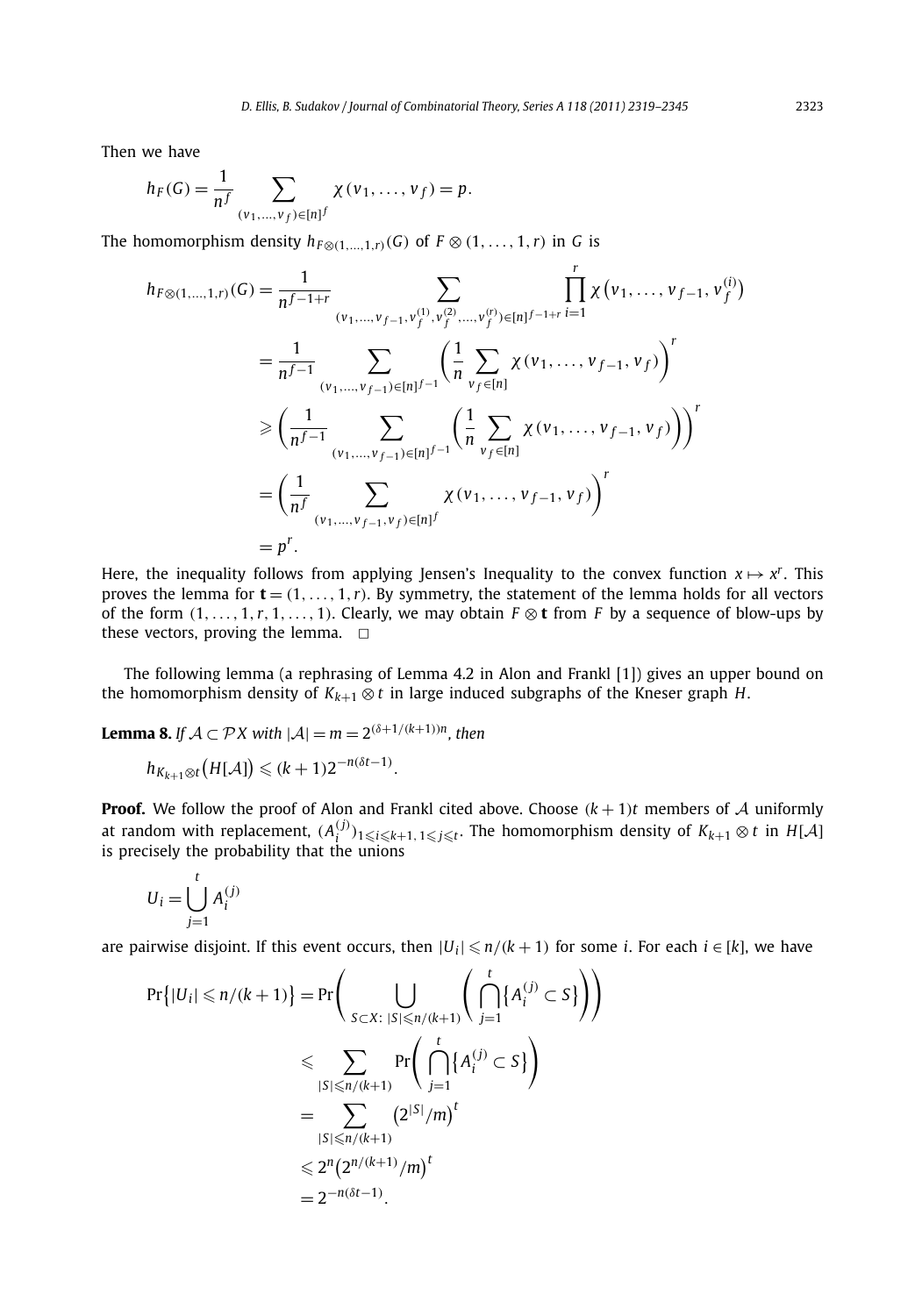Hence,

$$
\Pr\Bigg(\bigcup_{i=1}^k \bigl\{|U_i| \leqslant n/(k+1)\bigr\}\Bigg) \leqslant \sum_{i=1}^k \Pr\bigl\{|U_i| \leqslant n/(k+1)\bigr\} \leqslant (k+1)2^{-n(\delta t-1)}.
$$

Therefore,

$$
h_{K_{k+1}\otimes t}(H[\mathcal{A}])\leq (k+1)2^{-n(\delta t-1)},
$$

as required.  $\Box$ 

From the trivial bound above, any *k*-generator G has  $|G| \ge 2^{n/k}$ , so  $\delta \ge 1/(k(k+1))$ , and therefore, choosing  $t = t_k := 2k(k + 1)$ , we see that

$$
h_{K_{k+1}\otimes t_k}\big(H[\mathcal{G}]\big) \leqslant (k+1)2^{-n}.
$$

Hence, by Lemma 7,

$$
h_{K_{k+1}}\big(H[\mathcal{G}]\big) \leqslant O_k\big(2^{-n/t_k^k}\big).
$$

Therefore, by (5),

$$
d_{K_{k+1}}\big(H[\mathcal{G}]\big) \leqslant O_k\big(2^{-n/t_k^k}\big) \leqslant 2^{-a_k n} \tag{6}
$$

provided *n* is sufficiently large depending on *k*, where *ak >* 0 depends only on *k*.

Assume now that *n* is a multiple of *k*, so that  $|\mathcal{F}_{n,k}| = k2^{n/k} - k$ . We will prove the following 'stability' result.

**Proposition 9.** Let  $k \in \mathbb{N}$  be fixed. If  $n$  is a multiple of  $k$ , and  $\mathcal{G} \subset \mathcal{P}X$  has  $|\mathcal{G}| \leqslant (1 + \eta)|\mathcal{F}_{n,k}|$  and  $k$ -generates *at least*  $(1 − \epsilon)$ *2<sup>n</sup> subsets of X, then there exists an equipartition*  $(S_i)_{i=1}^k$  *of X such that* 

$$
\left|\mathcal{G}\cap\left(\bigcup_{i=1}^k\mathcal{P}\mathcal{S}_i\right)\right|\geqslant(1-C_k\epsilon^{1/k}-D_k\eta^{1/k}-2^{-\xi_k n})|\mathcal{F}_{n,k}|,
$$

*where*  $C_k$ *,*  $D_k$ *,*  $\xi_k > 0$  *depend only on k.* 

We first collect some results used in the proof. We will need the following theorem of Erdős [6].

**Theorem 10** (Erdős). If  $r \leqslant k$ , and G is a  $K_{k+1}$ -free graph on n vertices, then

$$
K_r(G)\leqslant K_r\bigl(T_k(n)\bigr).
$$

We will also need the following well-known lemma, which states that a dense *k*-partite graph has an induced subgraph with high minimum degree.

**Lemma 11.** *Let G be an n-vertex, k-partite graph with*

$$
e(G) \geqslant (1 - 1/k - \delta)n^2/2.
$$

*Then there exists an induced subgraph G'*  $\subset$  *G with*  $|G'| = n' \geqslant (1 - \sqrt{\delta})n$  and minimum degree  $\delta(G') \geqslant$  $(1 - 1/k - \sqrt{\delta})(n' - 1)$ .

**Proof.** We perform the following algorithm to produce *G* . Let *G*<sup>1</sup> = *G*. Suppose that at stage *i*, we have a graph  $G_i$  on  $n - i + 1$  vertices. If there is a vertex  $v$  of  $G_i$  with  $d(v) < (1 - 1/k - \eta)(n - i)$ , let  $G_{i+1} = G_i - v$ ; otherwise, stop and set  $G' = G_i$ . Suppose the process terminates after  $j = \alpha n$  steps. Then we have removed at most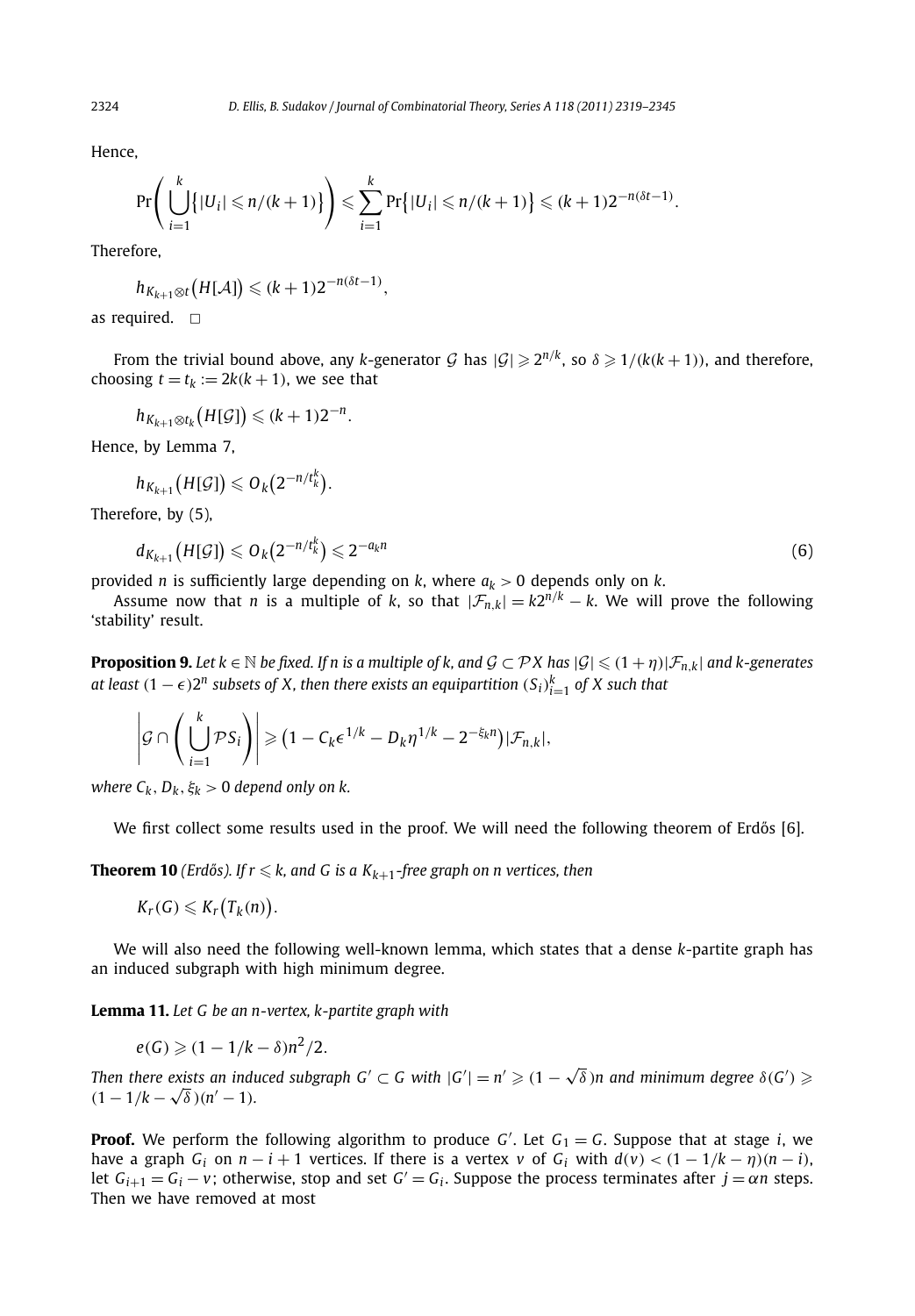$$
(1 - 1/k - \eta) \sum_{i=1}^{j} (n - i) = (1 - 1/k - \eta) \left( \binom{n}{2} - \binom{n - j}{2} \right)
$$

edges, and the remaining graph has at most

$$
\binom{k}{2} \left(\frac{n-j}{k}\right)^2 = (1-\alpha)^2 (1-1/k)n^2/2
$$

edges. But our original graph had at least

$$
(1-1/k-\delta)n^2/2
$$

edges, and therefore

$$
(1-1/k-\eta)\left(1-(1-\alpha)^2\right)n^2/2+(1-\alpha)^2(1-1/k)n^2/2\geq (1-1/k-\delta)n^2/2,
$$

so

$$
\eta(1-\alpha)^2\geqslant \eta-\delta.
$$

Choosing  $\eta = \sqrt{\delta}$ , we obtain

$$
\eta(1-\alpha)^2 \geqslant \eta(1-\eta),
$$

and therefore

 $(1 - \alpha)^2 \geqslant 1 - \eta$ ,

so

$$
\alpha \leqslant 1-(1-\eta)^{1/2}\leqslant \eta.
$$

Hence, our induced subgraph *G'* has order

$$
|G'|=n'\geqslant(1-\sqrt{\delta})n,
$$

and minimum degree

$$
\delta(G')\geqslant (1-1/k-\sqrt{\delta})(n'-1). \qquad \Box
$$

We will also need Shearer's Entropy Lemma.

**Lemma 12** *(Shearer's Entropy Lemma). (See [4].) Let S be a finite set, and let* A *be an r*-cover *of S, meaning a collection of subsets of S such that every element of S is contained in at least r sets in* A*. Let* F *be a collection of subsets of S. For A* ⊂ *S, let*  $\mathcal{F}_A = \{F \cap A: F \in \mathcal{F}\}\$ denote the projection of  $\mathcal F$  onto the set A. Then

$$
|\mathcal{F}|^r \leqslant \prod_{A \in \mathcal{A}} |\mathcal{F}_A|.
$$

In addition, we require two 'stability' versions of Turán-type results in extremal graph theory. The first states that a graph with a very small  $K_{k+1}$ -density cannot have  $K_r$ -density much higher than the  $k$ -partite Turán graph on the same number of vertices, for any  $r\leqslant k.$ 

**Lemma 13.** Let  $r \leq k$  be integers. Then there exist C, D  $> 0$  such that for any  $\alpha \geqslant 0$ , any n-vertex graph G *with K*<sub>k+1</sub>-density at most  $\alpha$  has K<sub>r</sub>-density at most

$$
\frac{k(k-1)\cdots(k-r+1)}{k^r}(1+C\alpha^{1/(k+2)}+D/n).
$$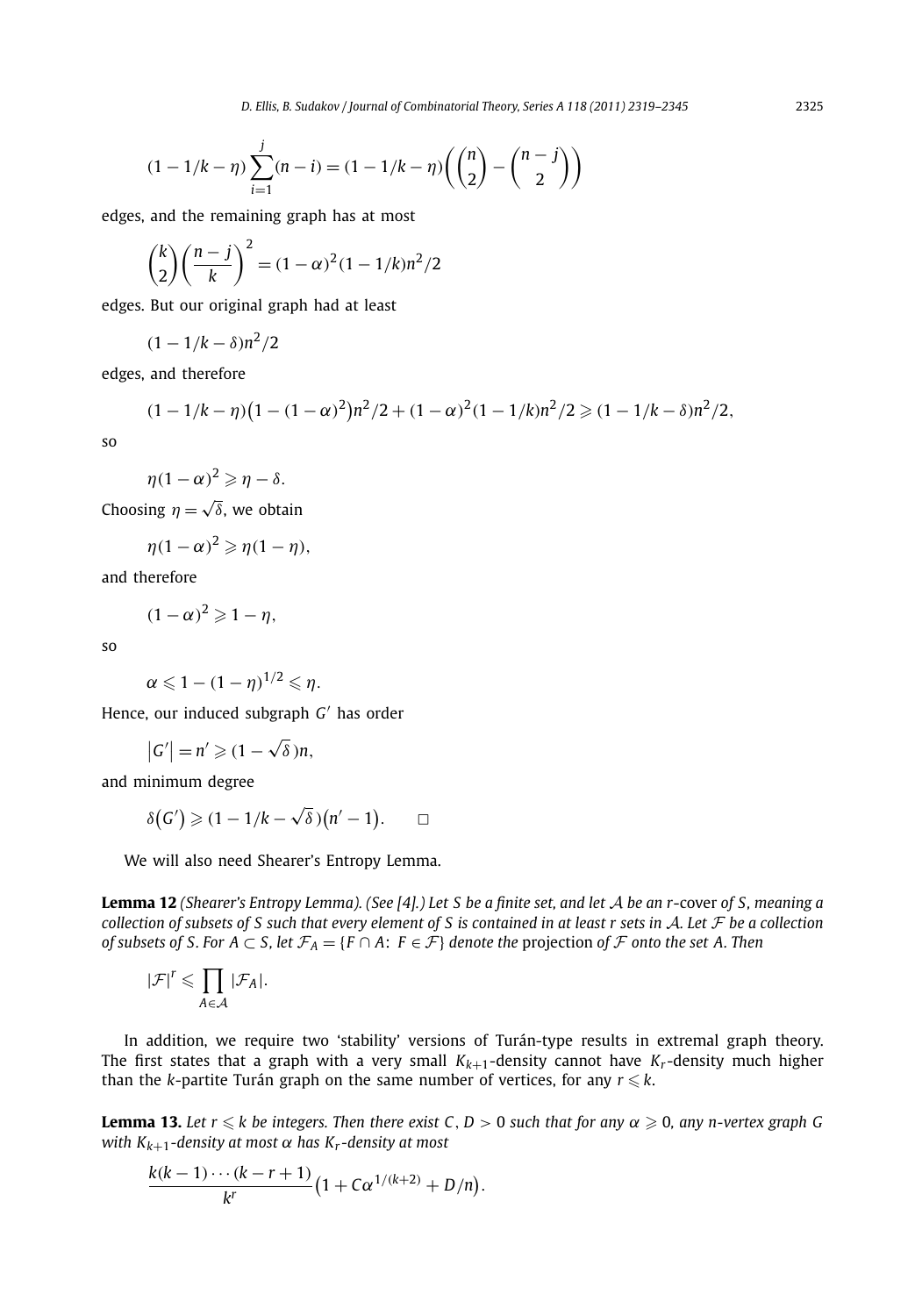**Proof.** We use a straightforward sampling argument. Let *G* be as in the statement of the lemma. Let  $\zeta$ <sup>*n*</sup></sup>) be the number of *l*-subsets  $U \subset V(G)$  such that *G*[*U*] contains a copy of  $K_{k+1}$ , so that  $\zeta$  is simply the probability that a uniform random *l*-subset of  $V(G)$  contains a  $K_{k+1}$ . Simple counting (or the union bound) gives

$$
\zeta \leqslant \binom{l}{k+1}\alpha.
$$

By Theorem 10, each  $K_{k+1}$ -free  $G[U]$  contains at most

$$
\binom{k}{r}\left(\frac{l}{k}\right)^r
$$

*Kr*'s. Therefore, the density of *Kr*'s in each such *G*[*U*] satisfies

$$
d_{K_r}(G[U]) \leq \frac{k(k-1)\cdots(k-r+1)}{k^r} \frac{l^r}{l(l-1)\cdots(l-r+1)}
$$
  
 
$$
\leq \frac{k(k-1)\cdots(k-r+1)}{k^r} (1+O(1/l)).
$$
 (7)

Note that one can choose a random *r*-set in graph *G* by first choosing a random *l*-set *U*, and then choosing a random *r*-subset of *U*. The density of *Kr*'s in *G* is simply the probability that a uniform random *r*-subset of  $V(G)$  induces a  $K_r$ , and therefore

$$
d_{K_r}(G) = \mathbb{E}_U\big[d_{K_k}\big(G[U]\big)\big],
$$

where the expectation is taken over a uniform random choice of *U*. If *U* is  $K_{k+1}$ -free, which happens with probability  $1 - \zeta$ , we use the upper bound (7); if *U* contains a  $K_{k+1}$ , which happens with probability *ζ* , we use the trivial bound  $d_{K_k}(G[U]) \leqslant 1.$  We see that the density of  $K_r$ 's in *G* satisfies

$$
d_{K_r}(G) \leq (1 - \zeta) \frac{k(k - 1) \cdots (k - r + 1)}{k^r} \left(1 + O(1/l)\right) + \zeta
$$
  
\$\leq \frac{k(k - 1) \cdots (k - r + 1)}{k^r} + O(1/l) + \binom{l}{k + 1} \alpha\$  
\$\leq \frac{k(k - 1) \cdots (k - r + 1)}{k^r} + O(1/l) + l^{k+1} \alpha\$.

Choosing  $l = \min\{\lfloor \alpha^{-1/(k+2)} \rfloor, n\}$  proves the lemma.  $\Box$ 

The second result states that an *n*-vertex graph with a small  $K_{k+1}$ -density, a  $K_k$ -density not too much less than that of  $T_k(n)$ , and a  $K_{k-1}$ -density not too much more than that of  $T_k(n)$ , can be made into a *k*-partite graph by the removal of only a small number of edges.

**Theorem 14.** Let G be an n-vertex graph with  $K_{k+1}$ -density at most  $\alpha$ ,  $K_{k-1}$ -density at most

$$
(1+\beta)\frac{k!}{k^{k-1}},
$$

*and Kk-density at least*

$$
(1-\gamma)\frac{k!}{k^k},
$$

 $\text{where } γ ≤ 1/2$ . Then G can be made into a k-partite graph G<sub>0</sub> by removing at most

$$
\bigg(2\beta+2\gamma+\frac{8k^{k+1}(k+1)}{k!}\sqrt{\alpha}+2k/n\bigg)\binom nk
$$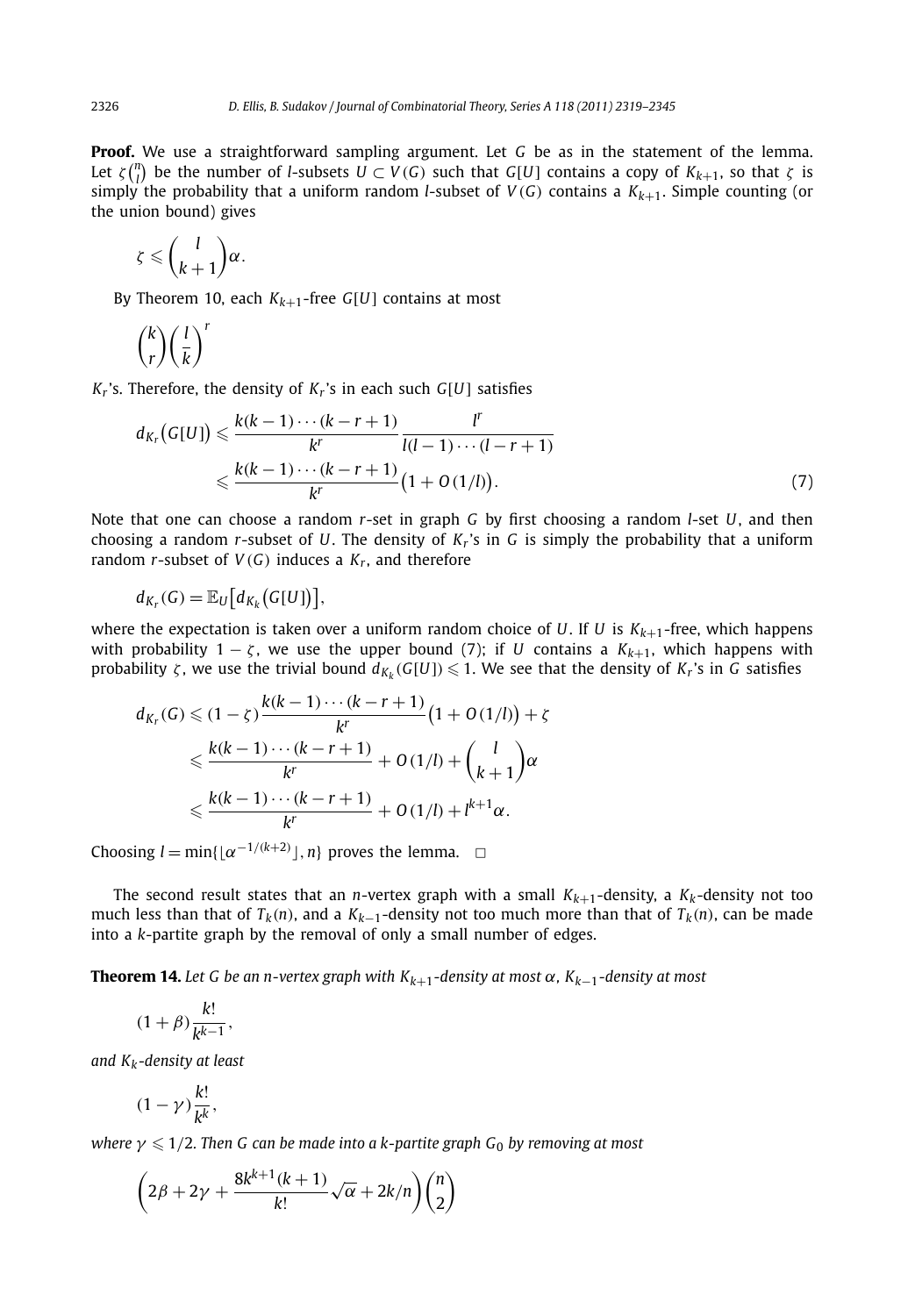*edges, which removes at most*

$$
\left(2\beta+2\gamma+\frac{8k^{k+1}(k+1)}{k!}\sqrt{\alpha}+2k/n\right)\binom{k}{2}\binom{n}{k}
$$

*Kk's.*

**Proof.** If  $k \in \mathbb{N}$ , and *G* is a graph, let

$$
\mathcal{K}_k(G) = \left\{ S \in V(G)^{(k)} : G[S] \text{ is a clique} \right\}
$$

denote the set of all *k*-sets that induce a clique in *G*. If  $S \subset V(G)$ , let  $N(S)$  denote the set of vertices of *G* joined to all vertices in *S*, i.e. the intersection of the neighbourhoods of the vertices in *S*, and let  $d(S) = |N(S)|$ . For  $S \in \mathcal{K}_k(G)$ , let

$$
f_G(S) = \sum_{T \subset S, |T| = k-1} d(T).
$$

We begin by sketching the proof. The fact that the ratio between the *Kk*-density of *G* and the *Kk*−1 density of *G* is very close to 1/*k* will imply that the average  $\mathbb{E} f_G(S)$  over all sets  $S \in \mathcal{K}_k(G)$  is not too far below *n*. The fact that the  $K_{k+1}$ -density of *G* is small will mean that for most sets  $S \in K_k(G)$ , every  $(k-1)$ -subset  $T \subset S$  has  $N(T)$  spanning few edges of *G*, and any two distinct  $(k-1)$ -subsets *T*, *T*' ⊂ *S* have  $|N(T) \cap N(T')|$  small. Hence, if we pick such a set *S* which has  $f_G(S)$  not too far below the average, the sets  $\{N(T): T \subset S, |T| = k - 1\}$  will be almost pairwise disjoint, will cover most of the vertices of *G*, and will each span few edges of *G*. Small alterations will produce a *k*-partition of *V (G)* with few edges of *G* within each class, proving the theorem.

We now proceed with the proof. Observe that

$$
\mathbb{E} f_G = \frac{\sum_{S \in \mathcal{K}_k(G)} \sum_{T \subset S, |T| = k-1} d(T)}{K_k(G)} \\
= \frac{\sum_{T \in \mathcal{K}_{k-1}(G)} d(T)^2}{K_k(G)} \\
\geq \frac{(\sum_{T \in \mathcal{K}_{k-1}(G)} d(T))^2}{K_{k-1}(G)K_k(G)} \\
= \frac{(kK_k(G))^2}{K_{k-1}(G)K_k(G)} \\
= k^2 \frac{K_k(G)}{K_{k-1}(G)} \\
\geq k^2 (1 - \gamma) \frac{k!}{k^k} \frac{1}{1 + \beta} \frac{k^{k-1}}{k!} \frac{\binom{n}{k}}{\binom{n}{k-1}} \\
= \frac{1 - \gamma}{1 + \beta} (n - k + 1).
$$

(The first inequality follows from Cauchy–Schwarz, and the second from our assumptions on the *Kk*density and the *Kk*−1-density of *G*.)

We call a set  $T \in K_{k-1}(G)$  *dangerous* if it is contained in at least  $\sqrt{\alpha} {n-k+1 \choose 2}$   $K_{k+1}$ 's. Let *D* denote the number of dangerous *(k* −1*)*-sets. Double-counting the number of times a *(k* −1*)*-set is contained in a  $K_{k+1}$ , we obtain

$$
D\sqrt{\alpha}\binom{n-k+1}{2}\leqslant \binom{k+1}{2}\alpha\binom{n}{k+1},
$$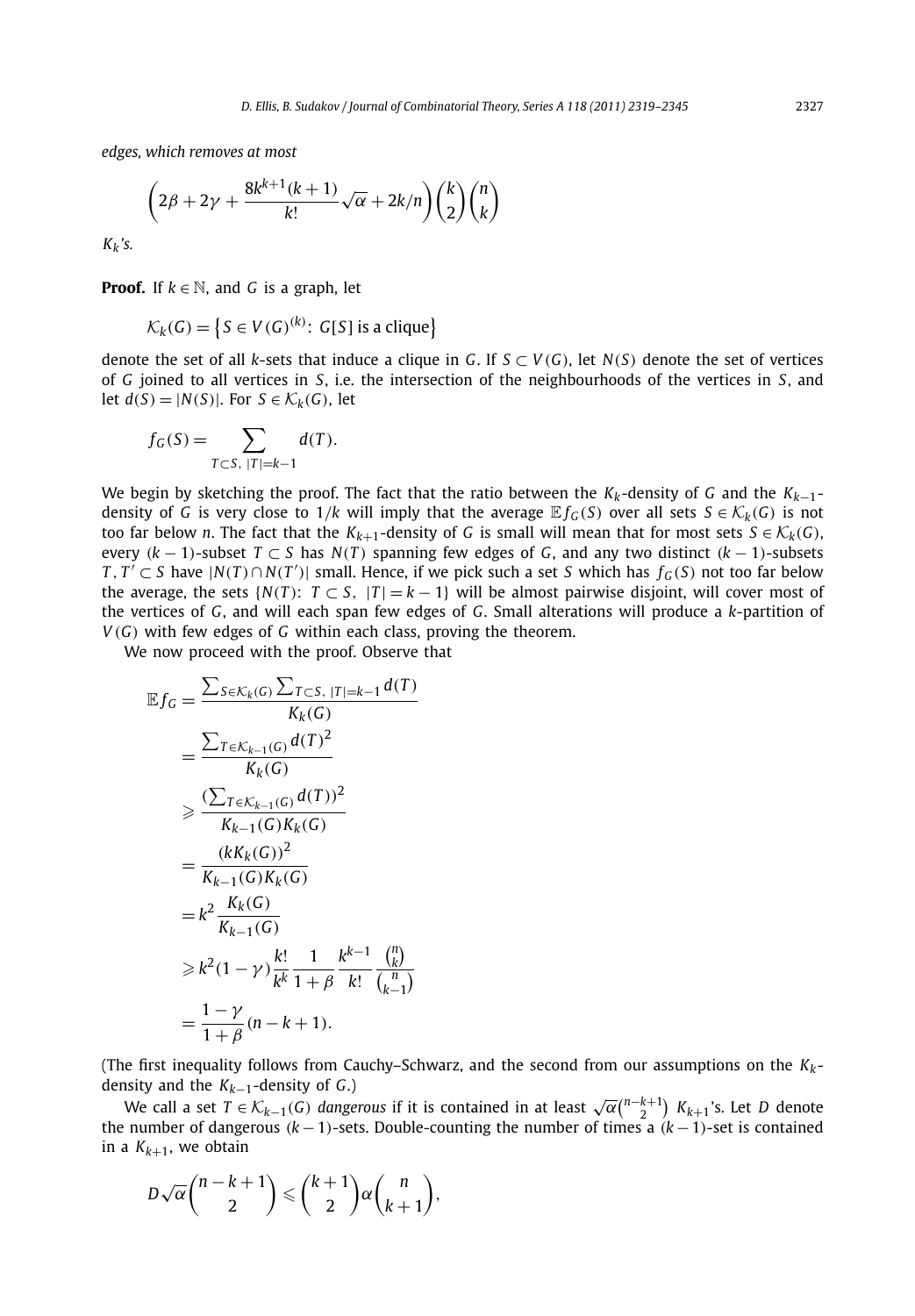since there are at most  $\alpha \binom{n}{k+1}$   $K_{k+1}$ 's in *G*. Hence,

$$
D\leqslant \sqrt{\alpha}\binom{n}{k-1}.
$$

Similarly, we call a set  $S \in K_k(G)$  *treacherous* if it is contained in at least  $\sqrt{\alpha}(n-k) K_{k+1}$ 's. Doublecounting the number of times a *k*-set is contained in a  $K_{k+1}$ , we see that there are at most  $\sqrt{\alpha} {n \choose k}$ treacherous *k*-sets.

Call a set  $S \in K_k(G)$  *bad* if it is treacherous, or contains at least one dangerous  $(k-1)$ -set; otherwise, call *S good*. Then the number of bad *k*-sets is at most

$$
\sqrt{\alpha} {n \choose k} + (n - k + 1) \sqrt{\alpha} {n \choose k - 1} = (k + 1) \sqrt{\alpha} {n \choose k},
$$

so the fraction of sets in  $K_k(G)$  which are bad is at most

$$
\frac{(k+1)\sqrt{\alpha}}{(1-\gamma)\frac{k!}{k^k}} = \frac{k^k(k+1)\sqrt{\alpha}}{(1-\gamma)k!}.
$$

Suppose that

$$
\max\{|f_G(S)|\colon S \text{ is good}\} < (1 - \psi)(n - k + 1).
$$

Observe that for any  $S \in \mathcal{K}_k(G)$ , we have

$$
f_G(S) \leqslant k(n-k+1),
$$

since  $d(T) \leq n - k + 1$  for each  $T \in S^{(k-1)}$ . Hence,

$$
\mathbb{E} f_G < \left( \left( 1 - \frac{k^k (k+1)\sqrt{\alpha}}{(1-\gamma)k!} \right) (1-\psi) + \frac{k^k (k+1)\sqrt{\alpha}}{(1-\gamma)k!} k \right) (n-k+1) \\
\leq \left( 1 - \psi + \frac{k^{k+1} (k+1)\sqrt{\alpha}}{(1-\gamma)k!} \right) (n-k+1),
$$

a contradiction if

$$
\psi = \psi_0 := 1 - \frac{1 - \gamma}{1 + \beta} + \frac{k^{k+1}(k+1)\sqrt{\alpha}}{(1 - \gamma)k!} \leq \gamma + \beta + \frac{2k^{k+1}(k+1)}{k!}\sqrt{\alpha}.
$$

Let  $S \in \mathcal{K}_k(G)$  be a good k-set such that  $f_G(S) \geq (1 - \psi_0)(n - k + 1)$ . Write  $S = \{v_1, \dots, v_k\}$ , let  $T_i = S \setminus \{v_i\}$  for each i, and let  $N_i = N(T_i)$  for each i. Observe that  $N_i \cap N_j = N(S)$  for each  $i \neq j$ , and  $T_i = S \setminus \{v_i\}$  for each t, and let  $N_i = N(T_i)$  for each t. Observe that  $N_i \cap N_j = N(S)$  for each  $i \neq j$ , and  $|N(S)| = d(S) \leq \sqrt{\alpha}(n - k)$ . Let  $W_i = N_i \setminus N(S)$  for each t; observe that the  $W_i$ 's are pairwise disjoint. Let

$$
R = V(G) \setminus \bigcup_{i=1}^{k} W_i
$$

be the set of 'leftover' vertices.

Observe that

*k*

$$
\sum_{i=1}^k |N_i \setminus N(S)| = f_G(S) - kN(S) \geq (1 - \psi)(n - k + 1) - k\sqrt{\alpha}(n - k),
$$

and therefore the number of leftover vertices satisfies

$$
|R| < (\psi + k\sqrt{\alpha})n + k.
$$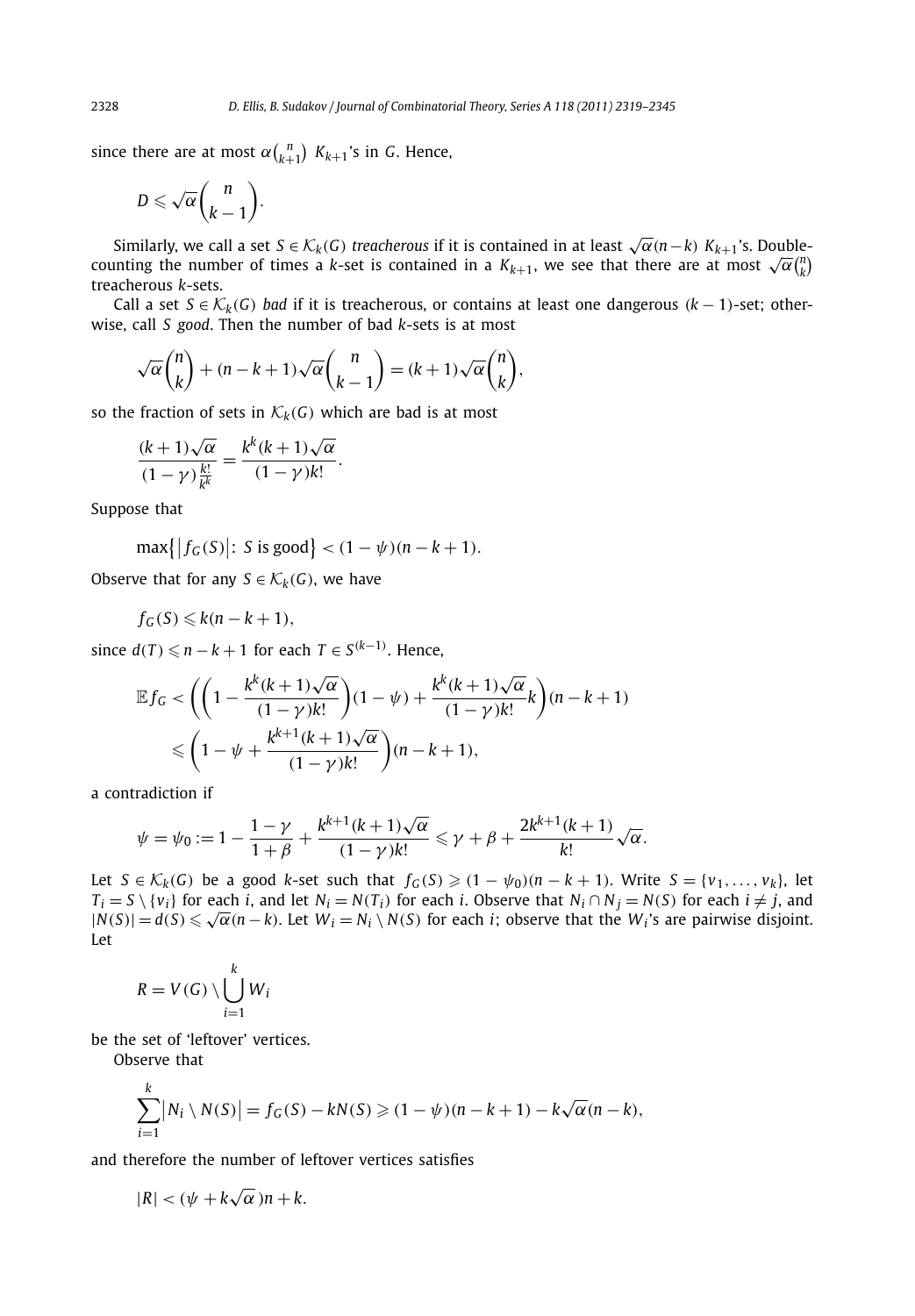We now produce a k-partition  $(V_i)_{i=1}^k$  of  $V(G)$  by extending the partition  $(W_i)_{i=1}^k$  of  $V(G) \setminus R$ arbitrarily to *R*, i.e., we partition the leftover vertices arbitrarily. Now delete all edges of *G* within  $V_i$ for each *i*. The number of edges within  $N_i$  is precisely the number of  $K_{k+1}$ 's containing  $T_i$ , which is at most  $\sqrt{\alpha} \binom{n-k+1}{2}$ . The number of edges incident with *R* is trivially at most  $(\psi + k\sqrt{\alpha})n(n-1) +$  $k(n-1)$ . Hence, the number of edges deleted was at most

$$
(\psi + k\sqrt{\alpha})n(n-1) + k(n-1) + k\sqrt{\alpha} \binom{n-k+1}{2}
$$
  
\$\leqslant \left(2\beta + 2\gamma + \frac{8k^{k+1}(k+1)}{k!}\sqrt{\alpha} + 2k/n\right)\binom{n}{2}\$.

Removing an edge removes at most  $\binom{n-2}{k-2}$   $K_k$ 's, and therefore the total number of  $K_k$ 's removed is at most

$$
\left(2\beta + 2\gamma + \frac{8k^{k+1}(k+1)}{k!}\sqrt{\alpha} + 2k/n\right)\binom{n}{2}\binom{n-2}{k-2} = \left(2\beta + 2\gamma + \frac{8k^{k+1}(k+1)}{k!}\sqrt{\alpha} + 2k/n\right)\binom{k}{2}\binom{n}{k},
$$

completing the proof.  $\Box$ 

Note that the two results above together imply the following

**Corollary 15.** For any  $k \in \mathbb{N}$ , there exist constants  $A_k$ ,  $B_k > 0$  such that the following holds. For any  $\alpha \geq 0$ , if *G is an n-vertex graph with Kk*+1*-density at most α, and Kk-density at least*

$$
(1-\gamma)\frac{k!}{k^k},
$$

 $\textit{where } γ ≤ 1/2 \textit{, then } G \textit{ can be made into a k-partite graph } G_0 \textit{ by removing at most } \textit{ }$ 

$$
(2\gamma + A_k \alpha^{1/(k+2)} + B_k/n) \binom{n}{2}
$$

*edges, which removes at most*

$$
(2\gamma + A_k \alpha^{1/(k+2)} + B_k/n) \binom{k}{2} \binom{n}{k}
$$

*Kk's.*

**Proof of Proposition 9.** Suppose  $G \subset \mathcal{P}X$  has  $|\mathcal{G}| = m \leq (1 + \eta)|\mathcal{F}_{n,k}|$ , and *k*-generates at least *(*1− $\epsilon$ *)*<sup>*n*</sup> subsets of *X*. Our aim is to show that *G* is close to a canonical *k*-generator. We may assume that  $\epsilon \leqslant 1/C_k^k$  and  $\eta \leqslant 1/D_k^k$ , so by choosing  $C_k$  and  $D_k$  appropriately large, we may assume throughout that  $\epsilon$  and *η* are small. By choosing *ξ*<sub>*k*</sub> appropriately small, we may assume that *n* ≥ *n*<sub>0</sub>(*k*), where  $n_0(k)$  is any function of *k*.

We first apply Lemma 13 and Theorem 14 with  $G = H[\mathcal{G}]$ , where *H* is the Kneser graph on  $\mathcal{P}X$ ,  $G \subset \mathcal{P}X$  with  $|\mathcal{G}| = m \leq (1 + \eta)|\mathcal{F}_{n,k}|$ , and G *k*-generates at least  $(1 - \epsilon)2^n$  subsets of X. By (6), we have

 $d_{K_{k+1}}(H[\mathcal{G}]) \leq 2^{-a_k n},$ 

and therefore we may take  $\alpha = 2^{-a_k n}$ . Applying Lemma 13 with  $r = k - 1$ , we may take  $\beta = 2^{-b_k n}$  for some  $b_k > 0$ .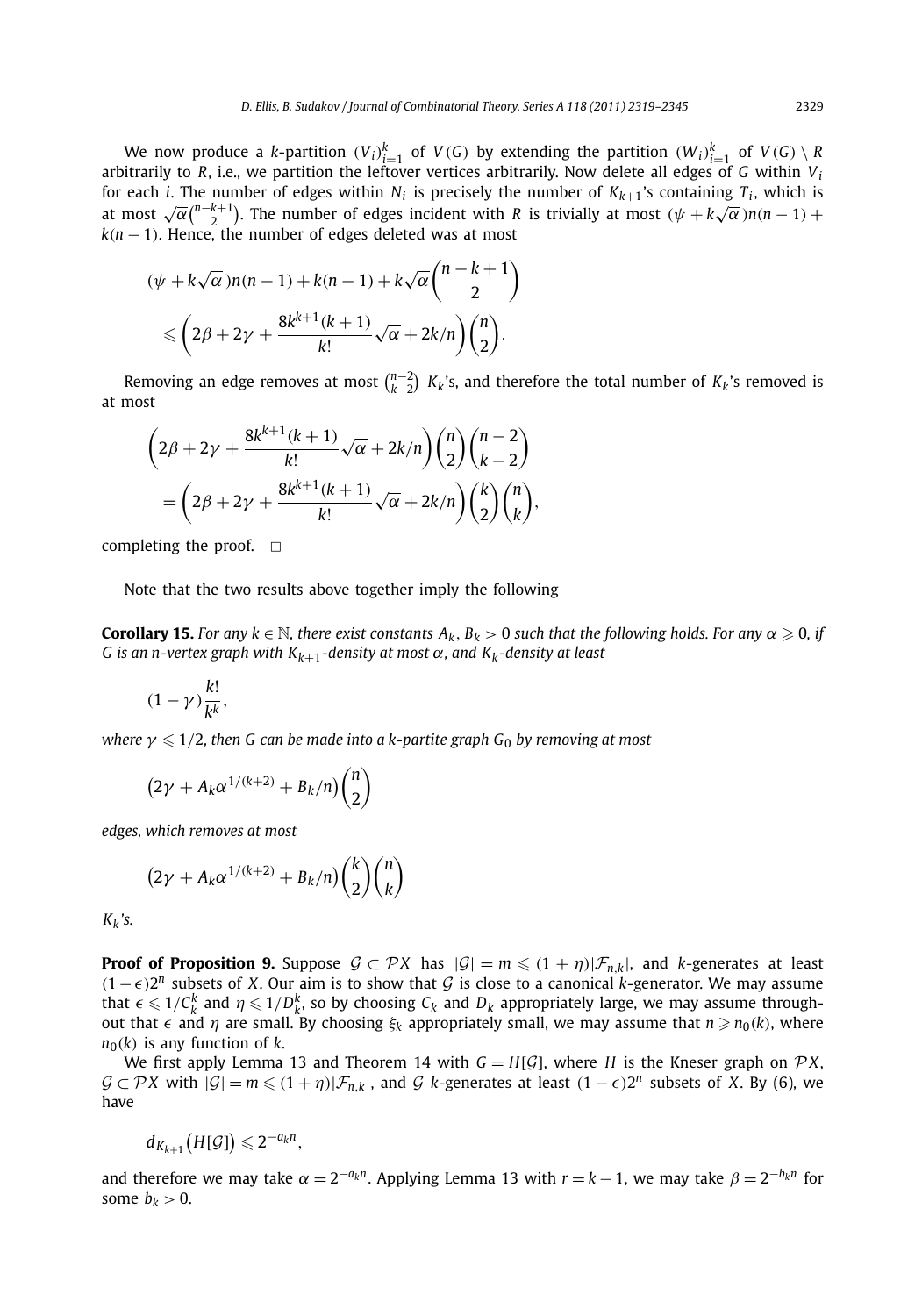We have  $|\mathcal{G}| = m \leq (1 + \eta)(k2^{n/k} - k)$ , so

$$
\binom{m}{k} \leqslant \frac{m^k}{k!} < \frac{(1+\eta)^k k^k}{k!} 2^n.
$$

Notice that

$$
\sum_{i=0}^{k-1} {m \choose i} \leq k m^{k-1} \leq k \big((1+\eta)k 2^{n/k}\big)^{k-1} < (1+\eta)^{k-1} k^{k} 2^{(1-1/k)n}.
$$

Since *G k*-generates at least  $(1 − \epsilon)2^n$  subsets of *X*, we have

$$
K_k(H[\mathcal{G}]) \geq (1-\epsilon)2^n - (1+\eta)^{k-1}k^k 2^{(1-1/k)n}.
$$

Hence,

$$
d_{K_k}(H[\mathcal{G}]) = \frac{K_k(H[\mathcal{G}])}{\binom{m}{k}} \\
\geq \frac{(1-\epsilon)2^n - (1+\eta)^{k-1}k^k 2^{(1-1/k)n}}{\binom{(1+\eta)k2^{n/k}}{k}} \\
\geq \frac{1-\epsilon - (1+\eta)^{k-1}k^k 2^{-n/k}}{(1+\eta)^k} \frac{k!}{k^k} \\
\geq (1-\epsilon - k\eta - k^k 2^{-n/k}) \frac{k!}{k^k},
$$

where the last inequality follows from

$$
\frac{1-\epsilon}{(1+\eta)^k} \geq (1-\epsilon)(1-\eta)^k \geq (1-\epsilon)(1-k\eta) \geq 1-\epsilon - k\eta.
$$

Therefore, the  $K_k$ -density of  $H[\mathcal{G}]$  satisfies

$$
d_{K_k}\big(H[\mathcal{G}]\big) \geqslant (1-\gamma) \frac{k!}{k^k},
$$

where

$$
\gamma = \epsilon + k\eta + k^k 2^{-n/k}.
$$

Let

$$
\psi = \left(2\beta + 2\gamma + \frac{8k^{k+1}(k+1)}{k!}\sqrt{\alpha} + 2k/n\right)\binom{k}{2}.
$$

By Theorem 14, there exists a *<sup>k</sup>*-partite subgraph *<sup>G</sup>*<sup>0</sup> of *<sup>H</sup>*[G] with

$$
K_k(G_0) \geqslant K_k\big(H[\mathcal{G}]\big) - \psi \binom{m}{k}
$$
  
\n
$$
\geqslant (1 - \epsilon)2^n - (1 + \eta)^{k-1} k^k 2^{(1-1/k)n} - \psi \binom{m}{k}
$$
  
\n
$$
\geqslant \left(1 - \epsilon - \frac{(1 + \eta)^k k^k}{k!} \psi - (1 + \eta)^{k-1} k^k 2^{-k/n}\right) 2^n.
$$

Writing

$$
\phi = \epsilon + \frac{(1+\eta)^k k^k}{k!} \psi + (1+\eta)^{k-1} k^k 2^{-k/n},
$$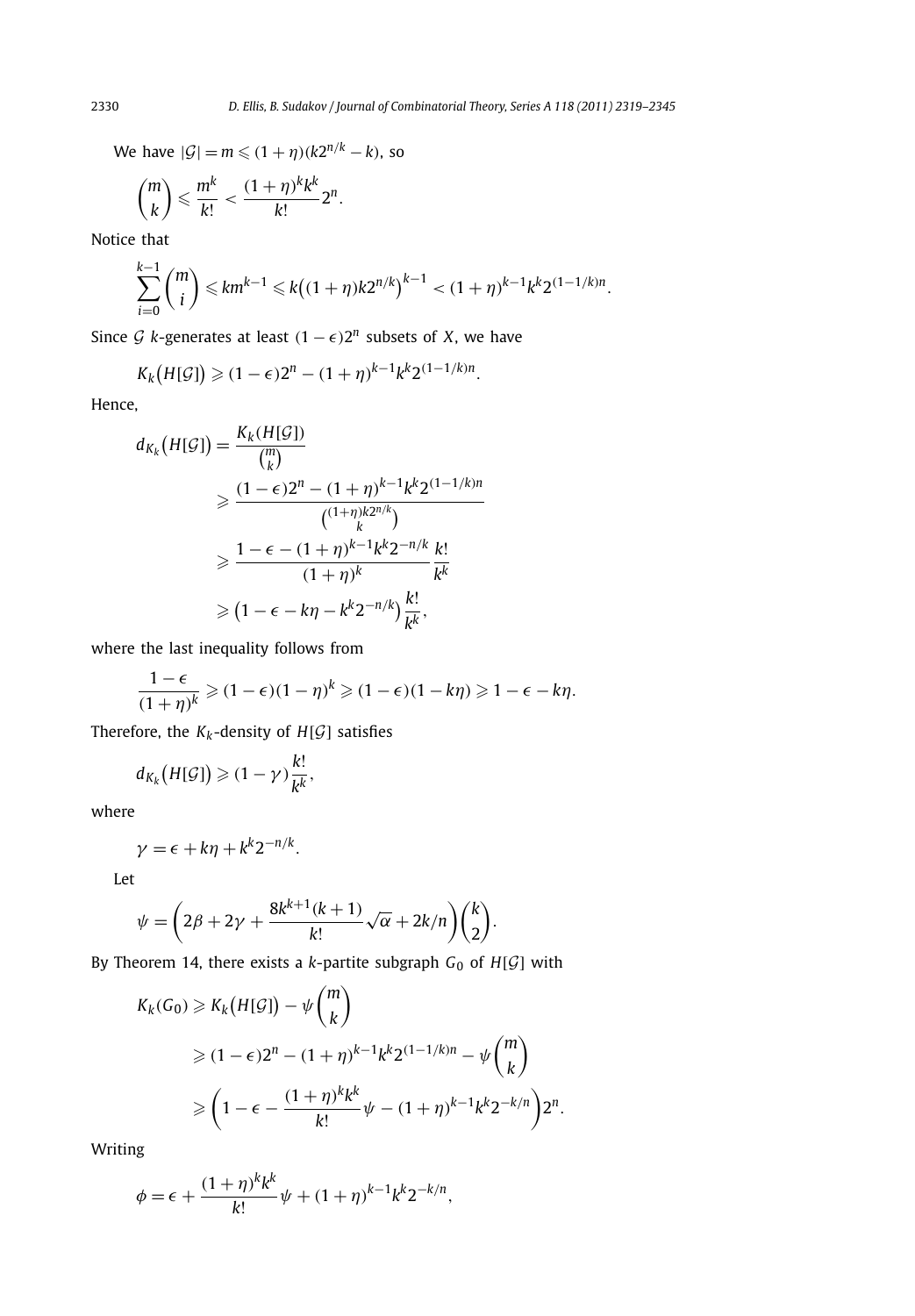we have

$$
K_k(G_0) \geqslant (1-\phi)2^n.
$$

Let  $V_1, \ldots, V_k$  be the vertex-classes of  $G_0$ . By the AM/GM inequality,

$$
K_k(G_0) \leqslant \prod_{i=1}^k |V_i| \leqslant \left(\frac{\sum_{i=1}^k |V_i|}{k}\right)^k = (m/k)^k,
$$

and therefore

$$
|\mathcal{G}| = m \ge k(K_k(G_0))^{1/k} \ge k(1-\phi)^{1/k} 2^{n/k},
$$
\n(8)

recovering the asymptotic result of [5].

Moreover, any *k*-partite graph *G*<sup>0</sup> satisfies

$$
e(G_0) \geqslant {k \choose 2} \big(K_k(G_0)\big)^{2/k}.
$$

To see this, simply apply Shearer's Entropy Lemma with  $S = V(G_0)$ ,  $\mathcal{F} = \mathcal{K}_k(G_0)$ , and  $\mathcal{A} =$  $\{V_i \cup V_j : i \neq j\}$ . Then A is a  $(k-1)$ -cover of  $V(G_0)$ . Note that  $\mathcal{F}_{V_i \cup V_j} \subset E_{G_0}(V_i, V_j)$ , and therefore

$$
(K_k(G_0))^{k-1} \leq \prod_{\{i,j\} \in [k]^{(2)}} e_{G_0}(V_i, V_j).
$$

Applying the AM/GM inequality gives

$$
(K_k(G_0))^{k-1} \leq \prod_{\{i,j\}} e_{G_0}(V_i, V_j) \leq \left(\frac{\sum_{\{i,j\}} e_{G_0}(V_i, V_j)}{\binom{k}{2}}\right)^{\binom{k}{2}} = \left(\frac{e(G_0)}{\binom{k}{2}}\right)^{\binom{k}{2}},
$$

and therefore

$$
e(G_0) \geqslant {k \choose 2} \big(K_k(G_0)\big)^{2/k},
$$

as required.

It follows that

$$
e(G_0) \geq {k \choose 2} (1 - \phi)^{2/k} 2^{2n/k}
$$
  
\n
$$
\geq {k \choose 2} (1 - \phi)^{2/k} \left(\frac{m}{(1 + \eta)k}\right)^2
$$
  
\n
$$
\geq (1 - \eta)^2 (1 - \phi)^{2/k} (1 - 1/k) m^2 / 2
$$
  
\n
$$
\geq (1 - 2\eta - \phi^{2/k}) (1 - 1/k) m^2 / 2
$$
  
\n
$$
= (1 - \delta)(1 - 1/k) m^2 / 2,
$$

where  $\delta = 2\eta + \phi^{2/k}$ .

Hence,  $G_0$  is a *k*-partite subgraph of  $H[G]$  with  $|G_0| = |G| = m$ , and  $e(G_0) \ge (1 - \delta - 1/k)m^2/2$ . Applying Lemma 11 to  $G_0$ , we see that there exists an induced subgraph  $H'$  of  $G_0$  with

$$
|H'| \geqslant (1 - \sqrt{\delta})|\mathcal{G}|,\tag{9}
$$

and

$$
\delta\big(H'\big) \geqslant (1-1/k-\sqrt{\delta})\big(\big|H'\big|-1\big).
$$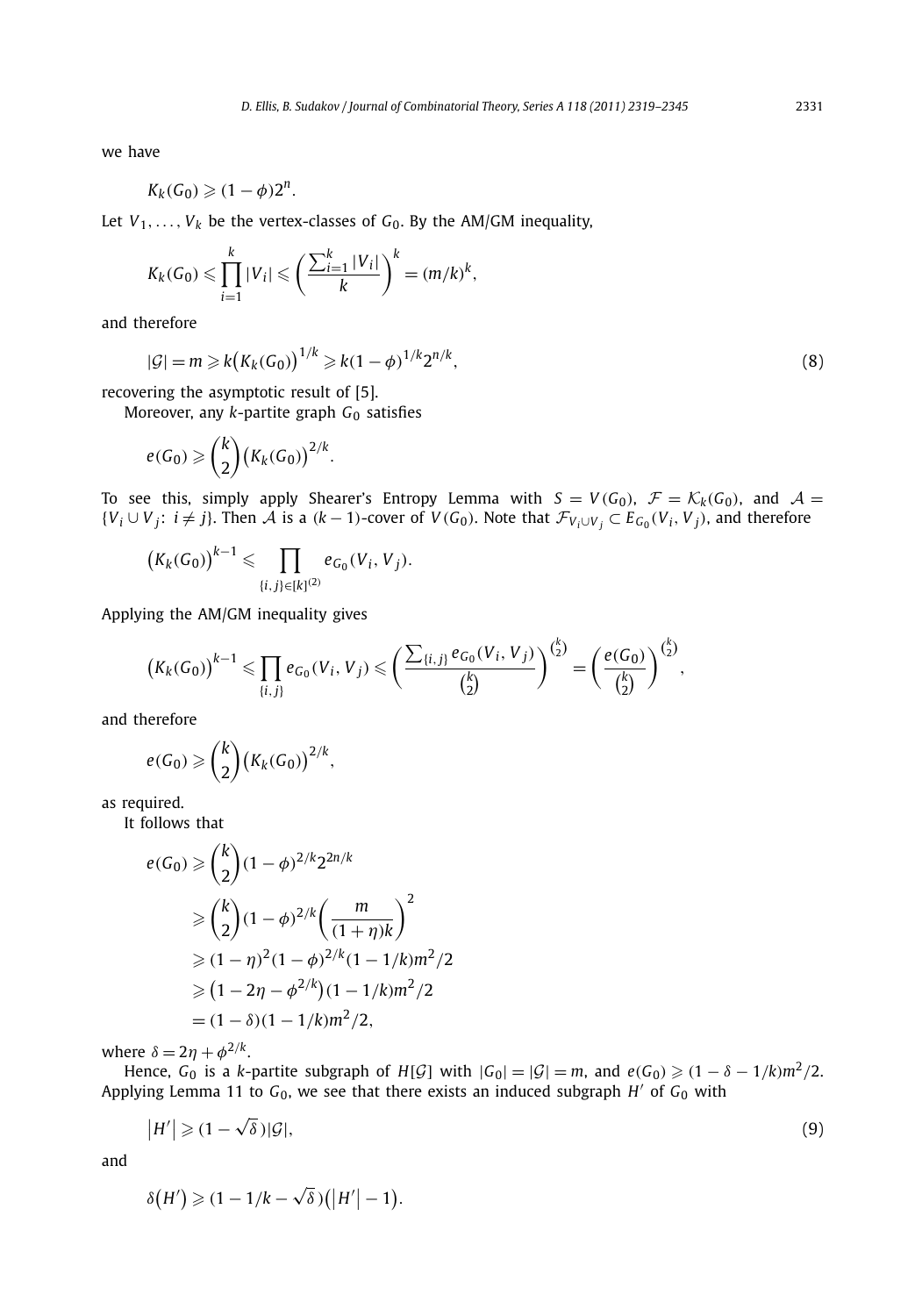Let *<sup>Y</sup>*1*,..., Yk* be the vertex-classes of *<sup>H</sup>* ; note that these are families of subsets of *X*. Clearly, for each *i* ∈ [*k*],

$$
|Y_i| \leq |H'| - \delta\big(H'\big) \leq (1/k + \sqrt{\delta})\big|H'\big| + 1. \tag{10}
$$

Hence, for each  $i \in [k]$ ,

$$
|Y_i| \ge |H'| - (k-1)\left((1/k + \sqrt{\delta})|H'| + 1\right) \ge \left(1/k - (k-1)\sqrt{\delta}\right)|H'| - k + 1.
$$
 (11)

For each  $i \in [k]$ , let

$$
S_i = \bigcup_{y \in Y_i} y
$$

be the union of all sets in  $Y_i$ . We claim that the  $S_i$ 's are pairwise disjoint. Suppose for a contradiction that  $S_1 \cap S_2 \neq \emptyset$ . Then there exist  $y_1 \in Y_1$  and  $y_2 \in Y_2$  which both contain some element  $p \in X$ . Since

$$
\delta\big(H'\big) \geqslant (1-1/k-\sqrt{\delta})\big(\big|H'\big|-1\big),
$$

at least  $(1-1/k-\sqrt{\delta})(|H'|-1)$  sets in  $\bigcup_{i\neq 1}Y_i$  do not contain *p*. By (10),

$$
\left|\bigcup_{i\neq 1} Y_i\right| = \sum_{i\neq 1} |Y_i| \leq (1 - 1/k + (k-1)\sqrt{\delta}) |H'| + k - 1,
$$

and therefore the number of sets in  $\bigcup_{i\neq 1} Y_i$  containing p is at most

$$
(1 - 1/k + (k - 1)\sqrt{\delta})|H'| + k - 1 - (1 - 1/k - \sqrt{\delta})(|H'| - 1) \le k\sqrt{\delta}|H'| + k.
$$

The same holds for the number of sets in  $\bigcup_{i\neq 2} Y_i$  containing p, so the total number of sets in *H'* containing *p* is at most

$$
2k\sqrt{\delta}|H'| + 2k.
$$

Hence, the total number of sets in  $G$  containing  $p$  is at most

$$
(2k+1)\sqrt{\delta}m+2k.
$$

But then the number of ways of choosing at most  $k$  disjoint sets in  $G$  with one containing  $p$  is at most

$$
(1+m^{k-1})(2k+1)\sqrt{\delta}m+2k)=O_k(\sqrt{\delta})2^n+O_k(2^{(1-1/k)n})<2^{n-1}-\epsilon 2^n,
$$

contradicting the fact that  $G$  *k*-generates all but  $\epsilon 2^n$  of the sets containing *p*.

Hence, we may conclude that the  $S_i$ 's are pairwise disjoint. By definition,  $Y_i \subset \mathcal{P} S_i$ , and therefore  $|Y_i| \leq 2^{|S_i|}$ . But from (11),

$$
|Y_i| \ge (1 - k(k - 1)\sqrt{\delta})|H'|/k - k + 1
$$
  
\n
$$
\ge (1 - k(k - 1)\sqrt{\delta})(1 - \sqrt{\delta})|G|/k - k + 1
$$
  
\n
$$
\ge (1 - k(k - 1)\sqrt{\delta})(1 - \sqrt{\delta})(1 - \phi)^{1/k}2^{n/k} - k + 1
$$
  
\n
$$
\ge (1 - (k(k - 1) + 1)\sqrt{\delta} - \phi^{1/k})2^{n/k} - k + 1
$$
  
\n
$$
> (1 - k^2\sqrt{\delta} - \phi^{1/k})2^{n/k} - k
$$
  
\n
$$
> 2^{n/k - 1},
$$

using (9) and (8) for the second and third inequalities respectively. Hence, we must have  $|S_i| \ge n/k$ for each *i*, and therefore  $|S_i| = n/k$  for each *i*, i.e.  $(S_i)_{i=1}^k$  is an equipartition of *X*. Putting everything together and recalling that  $\delta = 2\eta + \phi^{2/k}$  and  $\phi = O_k(\epsilon + \eta + 2^{-c_k n})$ , we have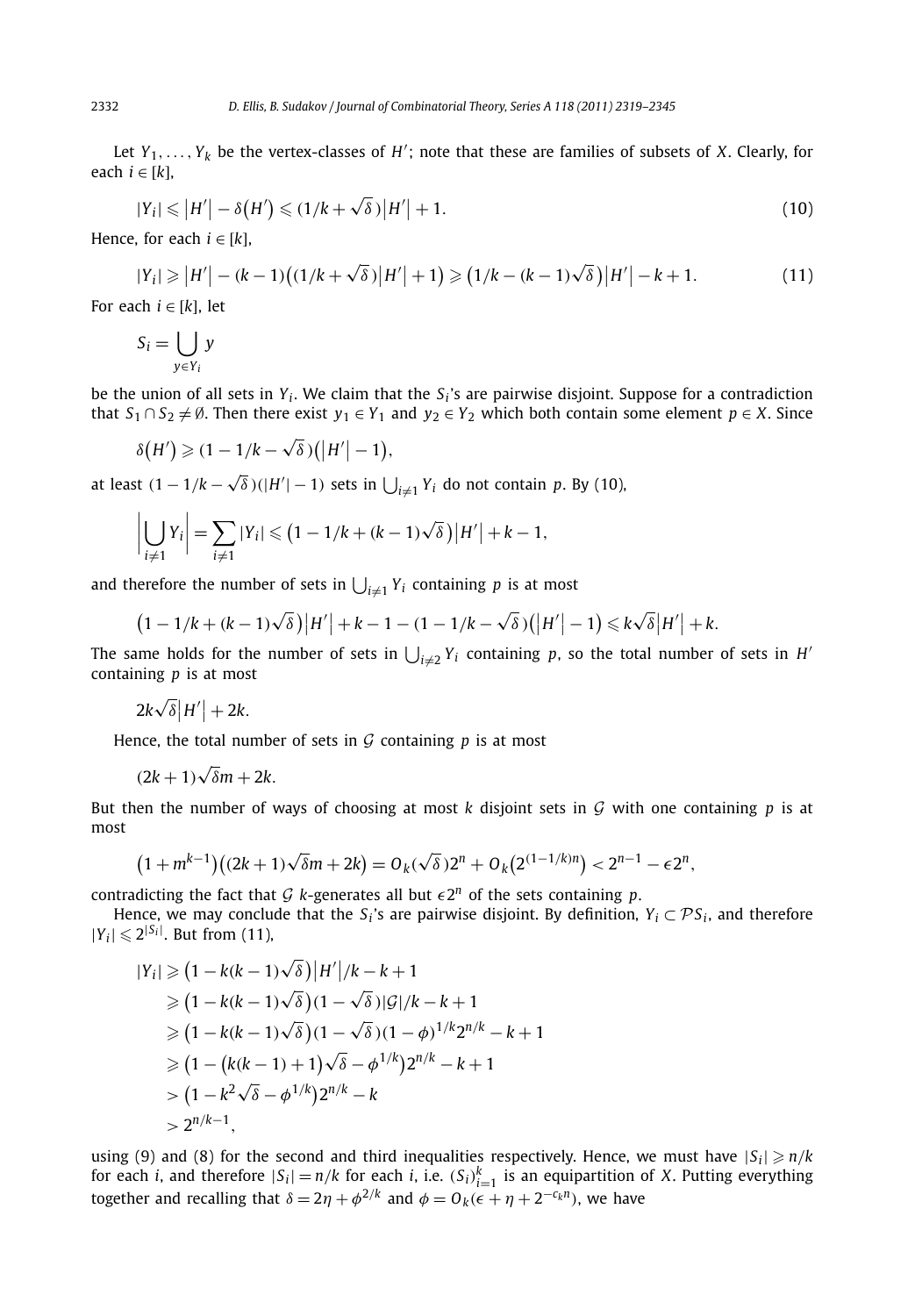$$
\left| \mathcal{G} \cap \left( \bigcup_{i=1}^{k} \mathcal{P} S_{i} \right) \right| \geq \sum_{i=1}^{k} |Y_{i}|
$$
  
\n
$$
\geq (1 - k^{2} \sqrt{\delta} - \phi^{1/k}) k 2^{n/k} - k^{2}
$$
  
\n
$$
\geq (1 - C_{k} \epsilon^{1/k} - D_{k} \eta^{1/k} - 2^{-\xi_{k}n}) k 2^{n/k}
$$

(provided *n* is sufficiently large depending on *k*), where  $C_k$ ,  $D_k$ ,  $\xi_k$  > 0 depend only on *k*. This proves Proposition 9.  $\Box$ 

We now prove the following

**Proposition 16.** Let  $v(n) = o(1)$ . If G is a k-generator for X with  $|\mathcal{G}| \leq |\mathcal{F}_{n,k}|$ , and

$$
\left|\mathcal{G}\cap\left(\left.\bigcup_{i=1}^k\mathcal{P}\mathcal{S}_i\right)\right|\geqslant(1-\nu)|\mathcal{F}_{n,k}|,
$$

where  $(S_i)_{i=1}^k$  is a partition of X into k classes of sizes as equal as possible, then provided n is sufficiently large *depending on k, we have*  $|\mathcal{G}|=|\mathcal{F}_{n,k}|$  *and* 

$$
\mathcal{G} = \bigcup_{i=1}^k \mathcal{P} S_i \setminus \{\emptyset\}.
$$

Note that *n* is no longer assumed to be a multiple of *k*; the case  $k = 2$  and *n* odd will be needed in Section 3.

**Proof.** Let G and  $(S_i)_{i=1}^k$  be as in the statement of the proposition. For each  $i \in [k]$ , let  $\mathcal{F}_i =$  $(\mathcal{PS}_i \setminus \{\emptyset\}) \setminus \mathcal{G}$  be the collection of all nonempty subsets of  $S_i$  which are not in  $\mathcal{G}$ . By our assumption on  $G$ , we know that  $|\mathcal{F}_i| \leqslant o(2^{|S_i|})$  for each  $i \in [k]$ . Let

$$
\mathcal{E} = \mathcal{G} \setminus \bigcup_{i=1}^{k} \mathcal{P}(S_i)
$$

be the collection of 'extra' sets in  $G$ ; let  $|\mathcal{E}| = M$ .

By relabeling the *S<sub>i</sub>*'s, we may assume that  $|\mathcal{F}_1| \ge |\mathcal{F}_2| \ge \cdots \ge |\mathcal{F}_k|$ . By our assumption on |G|,  $M \leqslant k|\mathcal{F}_1|$ .

Let

$$
\mathcal{R} = \{y_1 \sqcup s_2 \sqcup \cdots \sqcup s_k; \ y_1 \in \mathcal{F}_1, \ s_i \subset S_i, \ \forall i \geqslant 2\};
$$

observe that the sets  $y_1 \sqcup s_2 \sqcup \cdots \sqcup s_k$  are all distinct, so  $|\mathcal{R}| = |\mathcal{F}_1| 2^{n-|S_1|}$ . By considering the number of sets in  $\mathcal E$  needed for  $\mathcal G$  to *k*-generate  $\mathcal R$ , we will show that  $M > k|\mathcal F_1|$  unless  $\mathcal F_1 = \emptyset$ . (In fact, our argument would also show that  $M > p_k|\mathcal{F}_1|$  unless  $\mathcal{F}_1 = \emptyset$ , for any  $p_k > 0$  depending only on k.)

Let *N* be the number of sets in  $\mathcal R$  which may be expressed as a disjoint union of two sets in  $\mathcal E$ and at most  $k - 2$  other sets in  $\mathcal{G}$ . Then

$$
N \le {M \choose 2} \sum_{i=0}^{k-2} {m \choose i}
$$
  

$$
\leq \frac{1}{2} k^2 |\mathcal{F}_1|^2 (k-1) \frac{(c_0 k 2^{n/k})^{k-2}}{(k-2)!}
$$
  

$$
\leq 4c_0^{k-2} k^k \left( \frac{|\mathcal{F}_1|}{2^{|S_1|}} \right) |\mathcal{F}_1| 2^{n-|S_1|}
$$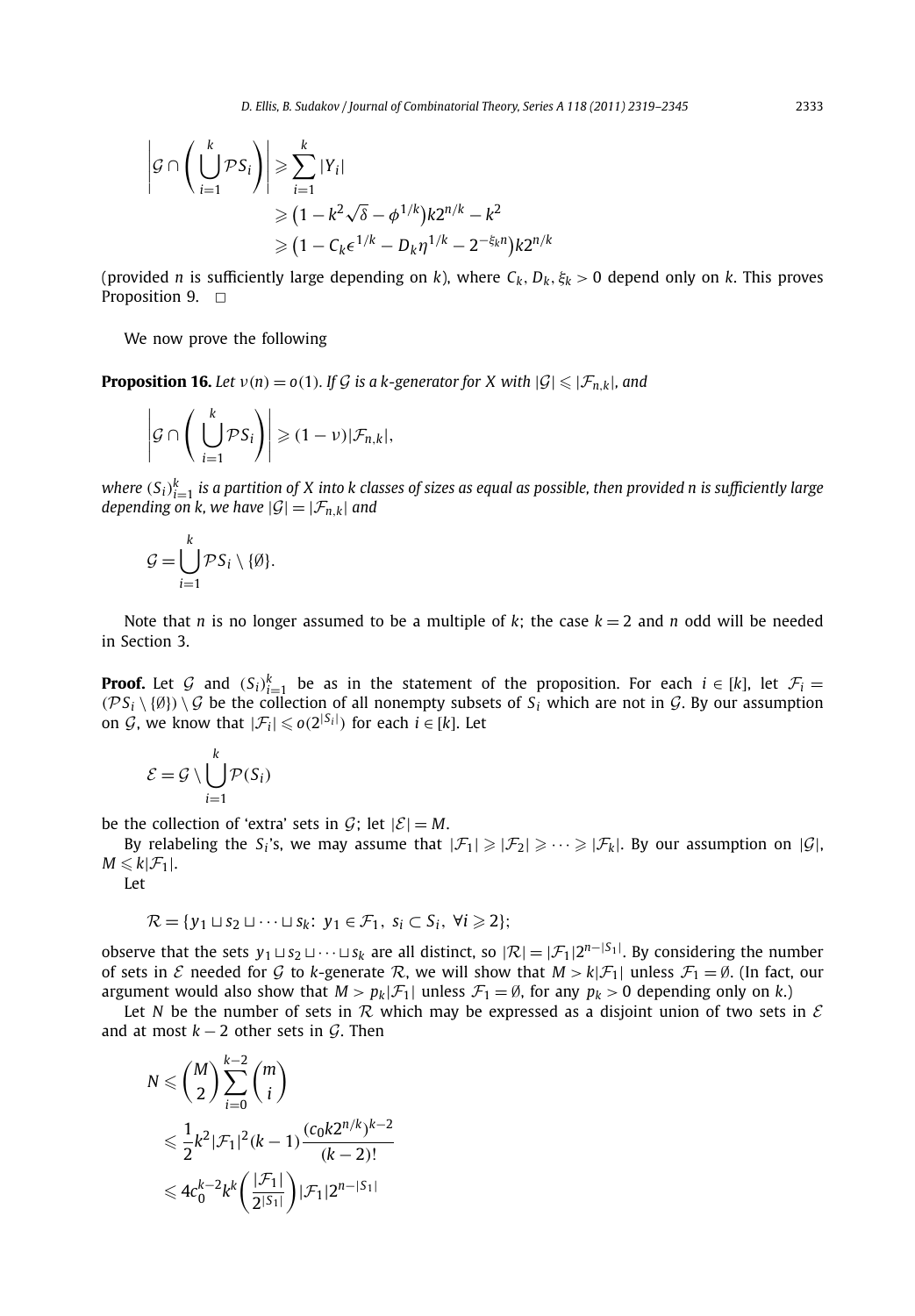$$
=o(1)|\mathcal{F}_1|2^{n-|S_1|}
$$
  
=o(|\mathcal{R}|), (12)

where we have used  $|\mathcal{G}| \leq |\mathcal{F}_{n,k}| \leq c_0 k 2^{n/k}$  (see (3)),  $|S_1| \leq \lceil n/k \rceil$ , and  $|\mathcal{F}_1| = o(2^{|S_1|})$  in the second, third and fourth lines respectively.

Now fix  $x_1 \in \mathcal{F}_1$ . For  $j \ge 1$ , let  $\mathcal{A}_j(x_1)$  be the collection of  $(k-1)$ -tuples  $(s_2, \ldots, s_k) \in \mathcal{P}S_2 \times \cdots \times$  $PS_k$  such that

$$
x_1 \sqcup s_2 \sqcup \cdots \sqcup s_k
$$

may be expressed as a disjoint union

$$
y_1 \sqcup y_2 \sqcup \cdots \sqcup y_k
$$

with  $y_i \in \mathcal{E}$  but  $y_i \subset S_i$ ,  $\forall i \neq j$ . Let  $\mathcal{A}^*(x_1)$  be the collection of  $(k-1)$ -tuples  $(s_2,...,s_k) \in \mathcal{PS}_2$  x  $\cdots \times \mathcal{P} S_k$  such that

$$
x_1 \sqcup s_2 \sqcup \cdots \sqcup s_k
$$

may be expressed as a disjoint union of two sets in  $\mathcal E$  and at most  $k-2$  other sets in  $\mathcal G$ .

Now fix  $j \neq 1$ . For each  $(s_2, \ldots, s_k) \in A_j(x_1)$ , we may write

$$
x_1 \sqcup s_2 \sqcup \cdots \sqcup s_k = s'_1 \sqcup s_2 \sqcup \cdots \sqcup s_{j-1} \sqcup y_j \sqcup s_{j+1} \sqcup \cdots \sqcup s_k,
$$

where  $y_j = s_j \sqcup (x_1 \setminus s'_1) \in \mathcal{E}$ . Since  $y_j \cap S_j = s_j$ , different  $s_j$ 's correspond to different  $y_j$ 's  $\in \mathcal{E}$ , and so there are at most  $|\mathcal{E}| = M$  choices for  $s_i$ . Therefore,

$$
\left|\mathcal{A}_{j}(x_{1})\right|\leq 2^{n-|S_{1}|-|S_{j}|}M\leq 2^{n-|S_{1}|-|S_{j}|}k|\mathcal{F}_{1}|\leq 2k\left(\frac{|\mathcal{F}_{1}|}{2^{|S_{1}|}}\right)2^{n-|S_{1}|},
$$

the last inequality following from the fact that  $|S_i| \geq |S_1| - 1$ . Hence,

$$
\sum_{j=2}^{k} |A_j(x_1)| \leq 2k(k-1) \left(\frac{|\mathcal{F}_1|}{2^{|S_1|}}\right) 2^{n-|S_1|} = o(1) 2^{n-|S_1|}.
$$
\n(13)

Observe that for each  $x_1 \in \mathcal{F}_1$ ,

$$
\mathcal{A}^*(x_1) \cup \bigcup_{j=1}^k \mathcal{A}_j(x_1) = \mathcal{P} S_2 \times \mathcal{P} S_3 \times \cdots \times \mathcal{P} S_k,
$$

and therefore

$$
|\mathcal{A}^*(x_1)| + |\mathcal{A}_1(x_1)| + \sum_{j=2}^k |\mathcal{A}_j(x_1)| \geq 2^{n-|S_1|},
$$

so by (13),

$$
|\mathcal{A}^*(x_1)| + |\mathcal{A}_1(x_1)| \geq (1 - o(1))2^{n-|S_1|}.
$$

Call  $x_1 \in \mathcal{F}_1$  'bad' if  $|\mathcal{A}^*(x_1)| \geq 2^{-(k+2)} 2^{n-|S_1|}$ ; otherwise, call  $x_1$  'good'. By (12), at most an *o*(1)fraction of the sets in  $\mathcal{F}_1$  are bad, so at least a  $1 - o(1)$  fraction are good. For each good set  $x_1 \in \mathcal{F}_1$ , notice that

$$
|\mathcal{A}_1(x_1)| \geq (1 - 2^{-(k+2)} - o(1))2^{n-|S_1|}.
$$

Now perform the following process. Choose any  $(s_2, \ldots, s_k) \in A_1(x_1)$ ; we may write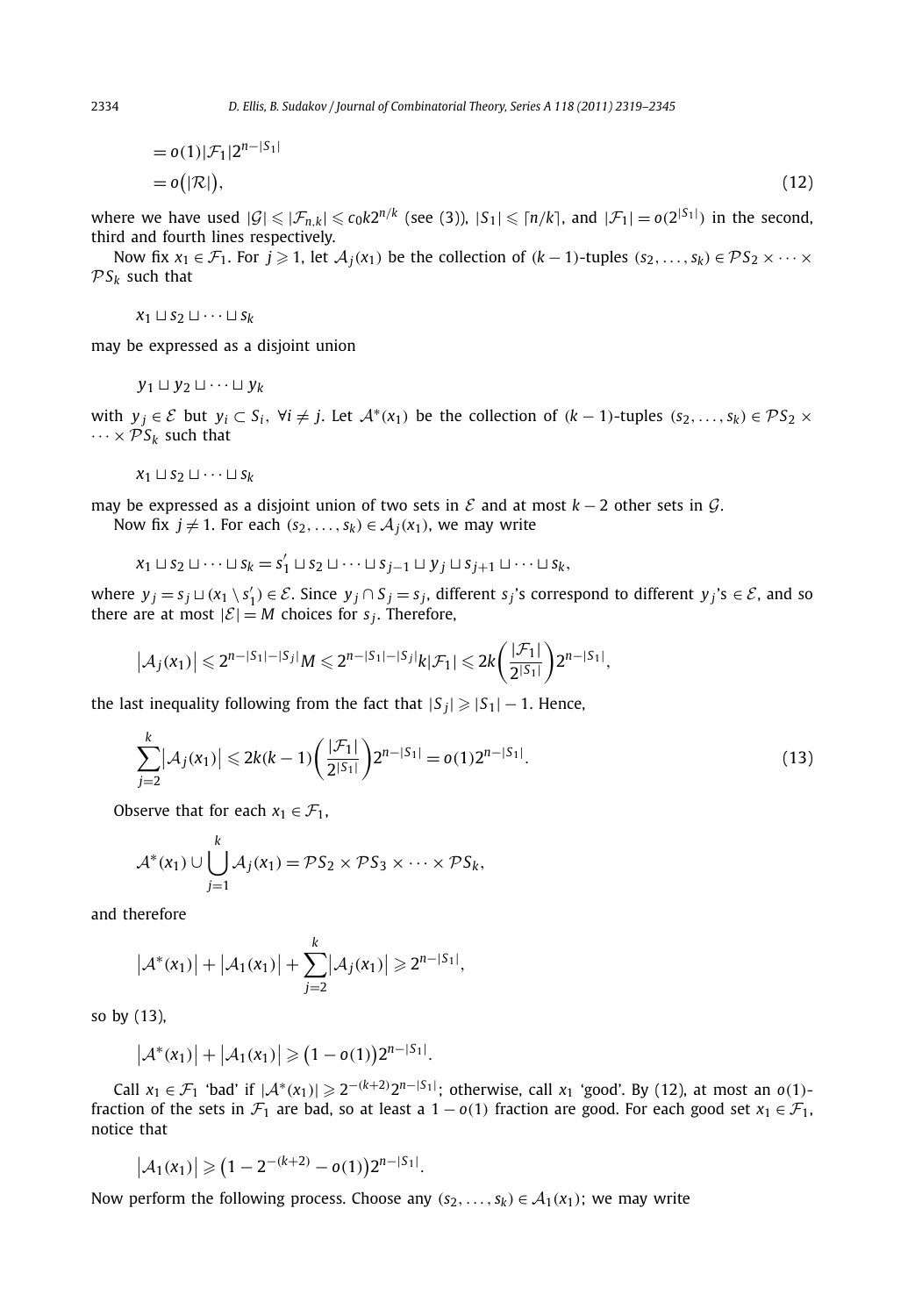$$
x_1 \sqcup s_2 \sqcup \cdots \sqcup s_k = z^{(1)} \sqcup s'_2 \sqcup \cdots \sqcup s'_k
$$

with  $(s'_2, \ldots, s'_k) \in \mathcal{P}S_2 \times \cdots \times \mathcal{P}S_k$ ,  $z^{(1)} \in \mathcal{E}$ ,  $z^{(1)} \cap S_1 = x_1$ , and  $z^{(1)} \setminus S_1 \neq \emptyset$ . Pick  $p_1 \in z^{(1)} \setminus S_1$ . At most  $\frac{1}{2}$ 2<sup>*n*−|*S*<sub>1</sub>| of the members of  $A_1(x_1)$  have union containing  $p_1$ , so there are at least</sup>

$$
\bigg(1-\frac{1}{2}-2^{-(k+2)}-o(1)\bigg)2^{n-|S_1|}
$$

remaining members of  $A_1(x_1)$ . Choose one of these,  $(t_2, \ldots, t_k)$  say. By definition, we may write

$$
x_1 \sqcup t_2 \sqcup \cdots \sqcup t_k = z^{(2)} \sqcup t'_2 \sqcup \cdots \sqcup t'_k
$$

with  $(t'_2, ..., t'_k) \in \mathcal{PS}_2 \times \cdots \times \mathcal{PS}_k$ ,  $z^{(2)} \in \mathcal{E}$ ,  $z^{(2)} \cap S_1 = x_1$ , and  $z^{(2)} \setminus S_1 \neq \emptyset$ . Since  $p_1 \notin z^{(2)}$ , we must have  $z^{(2)}$  ≠  $z^{(1)}$ . Pick  $p_2 \in z^{(2)} \setminus S_1$ , and repeat. At most  $\frac{3}{4}2^{n-|S_1|}$  of the members of  $\mathcal{A}_1(x_1)$  have union containing  $p_1$  or  $p_2$ ; there are at least

$$
\bigg(\frac{1}{4}-2^{-(k+2)}-o(1)\bigg)2^{n-|S_1|}
$$

members remaining. Choose one of these,  $(u_2, \ldots, u_k)$  say. By definition, we may write

$$
x_1 \sqcup u_2 \sqcup \cdots \sqcup u_k = z^{(3)} \sqcup u'_2 \sqcup \cdots \sqcup u'_k
$$

with  $(u'_2, \ldots, u'_k) \in \mathcal{PS}_2 \times \cdots \times \mathcal{PS}_k$ ,  $z^{(3)} \in \mathcal{E}$ ,  $z^{(3)} \cap S_1 = x_1$ , and  $z^{(3)} \setminus S_1 \neq \emptyset$ . Note that again  $z^{(3)}$  is distinct from  $z^{(1)}$ ,  $z^{(2)}$ , since  $p_1$ ,  $p_2 \notin z^{(3)}$ . Continuing this process for  $k + 1$  steps, we end up with a collection of  $k + 1$  distinct sets  $z^{(1)}, \ldots, z^{(k+1)} \in \mathcal{E}$  such that  $z^{(l)} \cap S_1 = x_1, \forall l \in [k+1]$ . Do this for each good set  $x_1 \in \mathcal{F}_1$ ; the collections produced are clearly pairwise disjoint. Therefore,

$$
|\mathcal{E}| \geqslant (k+1)\big(1-o(1)\big)|\mathcal{F}_1|.
$$

This is a contradiction, unless  $\mathcal{F}_1 = \emptyset$ . Hence, we must have  $\mathcal{F}_2 = \cdots = \mathcal{F}_k = \emptyset$ , and therefore

$$
\mathcal{G} = \bigcup_{i=1}^k \mathcal{P}(S_i) \setminus \{\emptyset\},\
$$

proving Proposition 16, and completing the proof of Theorem 5.  $\Box$ 

#### **3.** The case  $k = 2$  via bipartite subgraphs of  $H$

Our aim in this section is to prove the  $k = 2$  case of Conjecture 1 for all sufficiently large *odd n*, which together with the  $k = 2$  case of Theorem 5 will imply

**Theorem 4.** *If n is sufficiently large, X is an n-element set, and*  $G \subset \mathcal{P}X$  *is a 2-generator for X, then*  $|\mathcal{G}| \geq |\mathcal{F}_{n,2}|$ *. Equality holds only if* G *is of the form*  $\mathcal{F}_{n,2}$ *.* 

Recall that

$$
|\mathcal{F}_{n,2}| = \begin{cases} 2 \cdot 2^{n/2} - 2 & \text{if } n \text{ is even;} \\ 3 \cdot 2^{(n-1)/2} - 2 & \text{if } n \text{ is odd.} \end{cases}
$$

Suppose that *X* is an *n*-element set, and  $G \subset \mathcal{P}X$  is a 2-generator for *X* with  $|G| = m \leq |\mathcal{F}_{n,2}|$ . The counting argument in the Introduction gives

$$
1+m+\binom{m}{2}\geqslant 2^n,
$$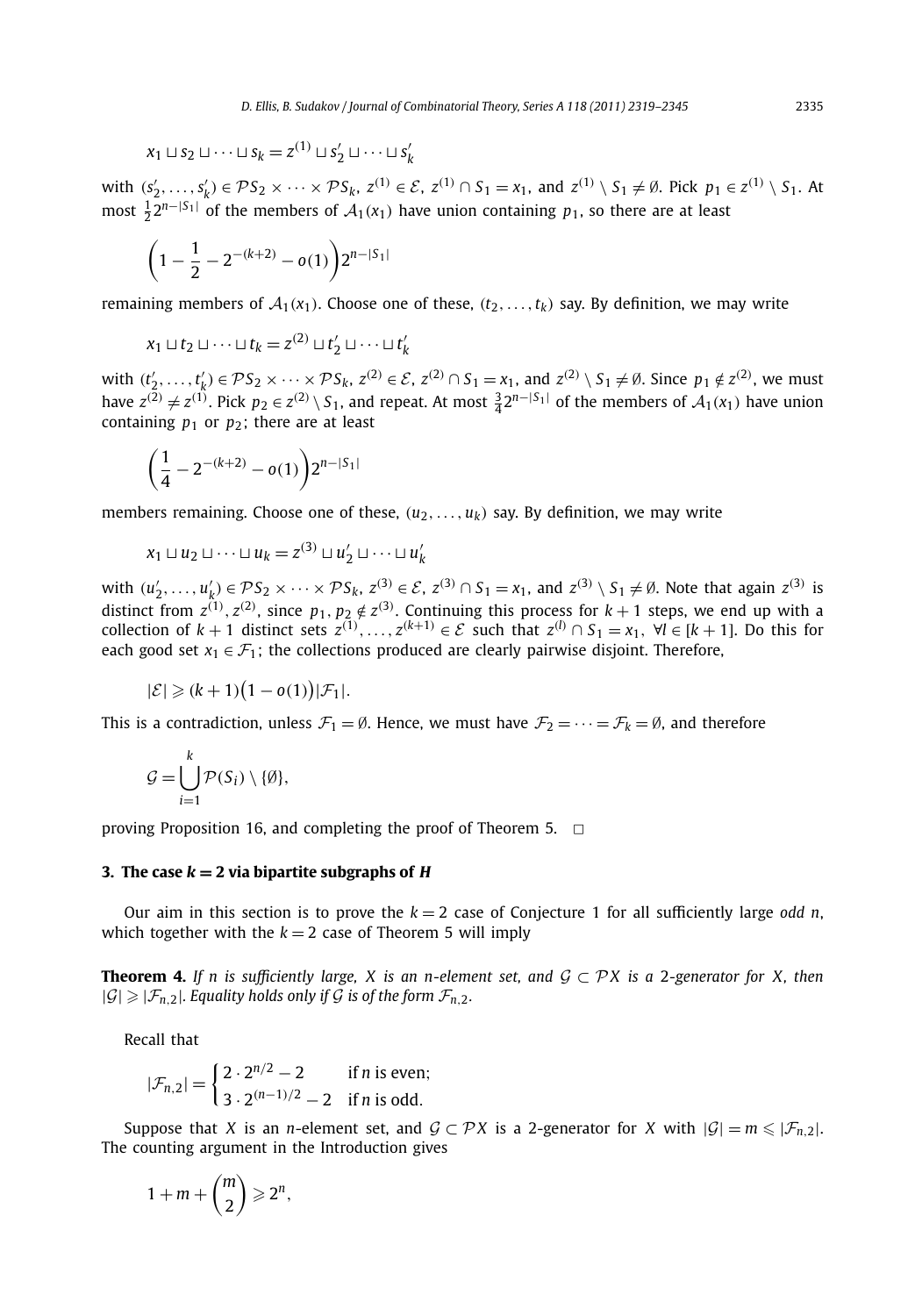which implies that

 $|\mathcal{G}| \geq (1 - o(1))\sqrt{2}2^{n/2}.$ 

For *n* odd, we wish to improve this bound by a factor of approximately 1*.*5.

Our first aim is to prove that induced subgraphs of the Kneser graph *H* which have order  $\Omega(2^{n/2})$ are *o(*1*)*-close to being bipartite (Proposition 18).

Recall that a graph  $G = (V, E)$  is said to be  $\epsilon$ -close to being bipartite if it can be made bipartite by the removal of at most  $\epsilon |V|^2$  edges, and  $\epsilon$ *-far from being bipartite* if it requires the removal of at least  $\epsilon |V|^2$  edges to make it bipartite.

Using Szemerédi's Regularity Lemma, Bollobás, Erdős, Simonovits and Szemerédi [3] proved the following

**Theorem 17** *(Bollobás, Erdős, Simonovits, Szemerédi). For any*  $\epsilon > 0$ , there exists  $g(\epsilon) \in \mathbb{N}$  depending on  $\epsilon$ *alone such that for* any *graph G which is -far from being bipartite, the probability that a uniform random induced subgraph of G of order*  $g(\epsilon)$  *is non-bipartite is at least* 1/2*.* 

Building on methods of Goldreich, Goldwasser and Ron [10], Alon and Krivelevich [2] proved without using the Regularity Lemma that in fact, one may take

$$
g(\epsilon) \leqslant \frac{(\log(1/\epsilon))^b}{\epsilon} \tag{14}
$$

where  $b > 0$  is an absolute constant. As observed in [2], this is tight up to the poly-logarithmic factor, since necessarily,

$$
g(\epsilon) \geqslant \frac{1}{6\epsilon}.
$$

We will first show that for any fixed  $c > 0$  and  $l \in \mathbb{N}$ , if  $A \subset \mathcal{P}X$  with  $|A| \geq c2^{n/2}$ , then the density of  $C_{2l+1}$ 's in *H*[A] is at most  $o(1)$ . To prove this, we will show that for any  $l \in \mathbb{N}$ , there exists *t* ∈ N such that for any fixed *c* > 0, if  $A \subset \mathcal{PX}$  with  $|A| \ge c2^{n/2}$ , then the homomorphism density of  $C_{2l+1} \otimes t$  in  $H[A]$  is  $o(1)$ . Using Lemma 7, we will deduce that the homomorphism density of *C*<sub>2*l*+1</sub> in *H*[A] is  $o(1)$ , implying that the density of *C*<sub>2*l*+1</sub>'s in *H*[A] is  $o(1)$ . This will show that *H*[A] is  $o(1)$ -close to being bipartite (Proposition 18). To obtain a sharper estimate for the  $o(1)$  term in Proposition 18, we will use (14), although to prove Theorem 4, any *o(*1*)* term would suffice, so one could in fact use Theorem 17 instead of (14).

We are now ready to prove the following

**Proposition 18.** Let  $c > 0$ . Then there exists  $b > 0$  such that for any  $A \subset \mathcal{P}X$  with  $|A| \ge c2^{n/2}$ , the induced *subgraph H*[A] *can be made bipartite by removing at most*

$$
\frac{(\log_2\log_2 n)^b}{\log_2 n} |\mathcal{A}|^2
$$

*edges.*

**Proof.** Fix  $c > 0$ ; let  $A \subset \mathcal{P}X$  with  $|A| = m \ge c2^{n/2}$ . First, we show that for any fixed  $l \in \mathbb{N}$ , there exists *t* ∈ N such that the homomorphism density of  $C_{2l+1} \otimes t$ 's in *H*[A] is at most *o*(1). The argument is a strengthening of that used by Alon and Frankl to prove Lemma 4.2 in [1].

Let  $t \in \mathbb{N}$  to be chosen later. Choose  $(2l + 1)t$  members of A uniformly at random with replacement,  $(A_i^{(j)})_{1 \leq i \leq 2l+1, 1 \leq j \leq t}$ . The homomorphism density of  $C_{2l+1} \otimes t$  in  $H[A]$  is precisely the probability that the unions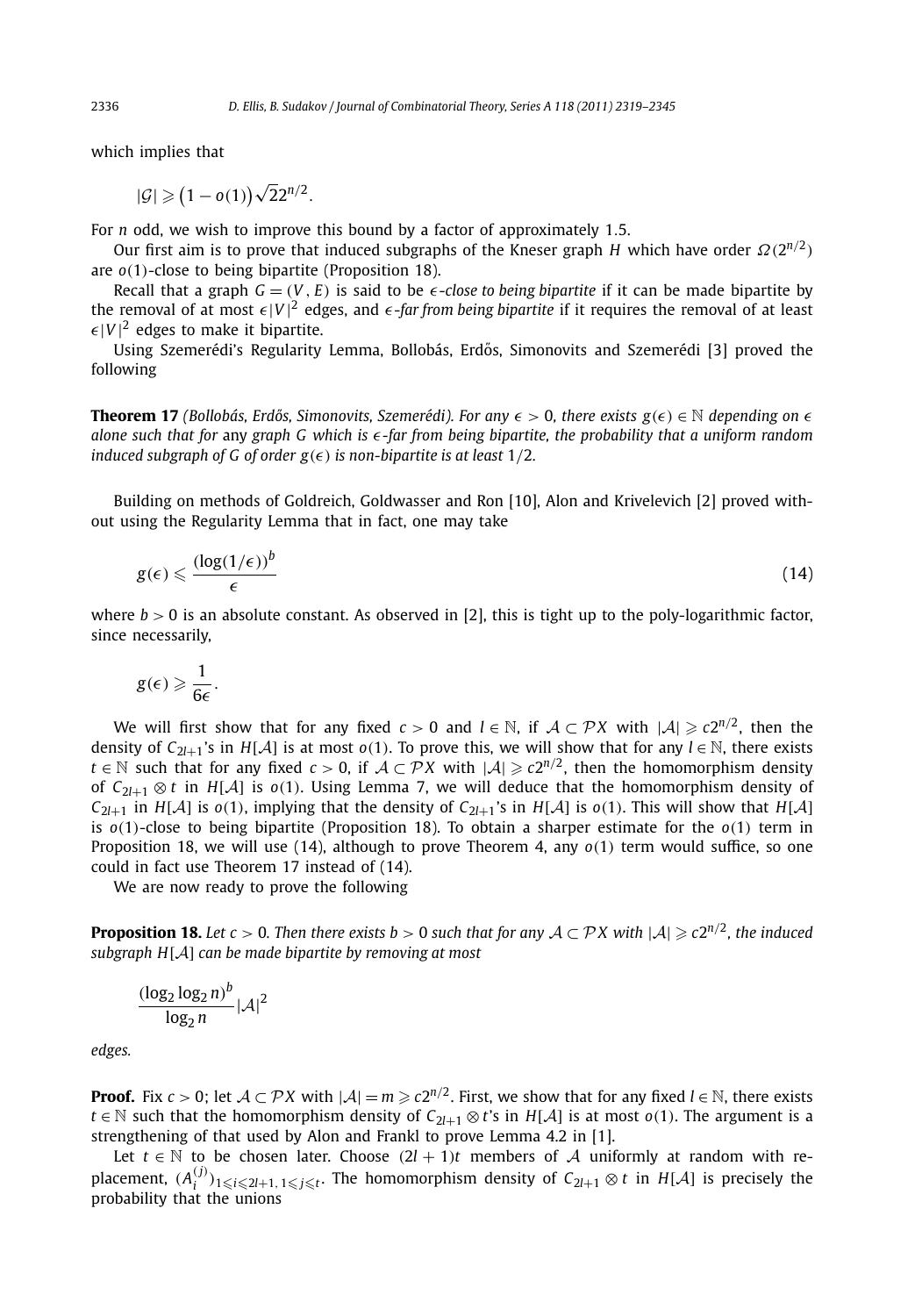$$
U_i = \bigcup_{j=1}^t A_i^{(j)}
$$

satisfy  $U_i \cap U_{i+1} = \emptyset$  for each *i* (where the addition is modulo 2*l* + 1).

We claim that if this occurs, then  $|U_i| < (\frac{1}{2} - \eta)n$  for some *i*, provided  $\eta < 1/(4l + 2)$ . Suppose for a contradiction that  $U_i \cap U_{i+1} = \emptyset$  for each  $i$ , and  $|U_i| \geqslant (\frac{1}{2} - \eta)n$  for each  $i$ . Then  $|U_{i+2} \setminus U_i| \leqslant n - \frac{1}{2}$  $|U_{i+1}|-|U_i|\leqslant 2\eta n$  for each  $i\in [2l-1]$ . Since  $U_{2l+1}\setminus U_1\subset \bigcup_{j=1}^l (U_{2j+1}\setminus U_{2j-1})$ , we have  $|U_{2l+1}\setminus U_1|\leqslant l$  $\sum_{j=1}^l |U_{2j+1} \setminus U_{2j-1}| \leq 2l\eta n$ . It follows that  $|U_1 \cap U_{2l+1}| \geq (1/2 - (2l+1)\eta)n > 0$  if  $\eta < 1/(4l+2)$ , a contradiction.

We now show that the probability of this event is very small. Fix *i* ∈ [*k*]. Observe that

$$
\Pr\{|U_i| \le (1/2 - \eta)n\} = \Pr\Bigg(\bigcup_{S \subset X: \; |S| \le (1/2 - \eta)n} \left(\bigcap_{j=1}^t \{A_i^{(j)} \subset S\}\right)\Bigg) \le \sum_{|S| \le (1/2 - \eta)n} \Pr\Bigg(\bigcap_{j=1}^t \{A_i^{(j)} \subset S\}\Bigg) = \sum_{|S| \le (1/2 - \eta)n} (2^{|S|}/m)^t \le 2^n \left(\frac{2^{(1/2 - \eta)n}}{c2^{n/2}}\right)^t = 2^{-(\eta t - 1)n}c^{-t} \le 2^{-n}c^{-t},
$$

provided  $t \geqslant 2/\eta$ . Hence,

$$
\Pr\left(\bigcup_{i=1}^{2l+1} \{|U_i| \leq (1/2 - \eta)n\}\right) \leq \sum_{i=1}^{2l+1} \Pr\{|U_i| \leq (1/2 - \eta)n\} \leq (2l+1)2^{-n}c^{-t}.
$$

Therefore,

$$
h_{C_{2l+1}\otimes t}(H[\mathcal{A}])\leqslant (2l+1)2^{-n}c^{-t}.
$$

Choose  $\eta = \frac{1}{8l}$  and  $t = 2/\eta = 16l$ . By Lemma 7,

$$
h_{C_{2l+1}}(H[\mathcal{A}]) \leq (2l+1)2^{-n}c^{-t})^{1/t^{2l+1}}
$$
  
=  $(2l+1)^{1/(16l)^{2l+1}}2^{-n/(16l)^{2l+1}}c^{-1/(16l)^{2l}}$   
=  $O(2^{-n/(16l)^{2l+1}}).$ 

Observe that the number of  $(2s + 1)$ -subsets of A containing an odd cycle of H is at most

$$
\sum_{l=1}^{s} m^{2l+1} h_{C_{2l+1}}(H[\mathcal{A}]) {m-(2l+1) \choose 2(s-l)}.
$$

Hence, the probability that a uniform random  $(2s + 1)$ -subset of A contains an odd cycle of H is at most

$$
\sum_{l=1}^{s} \frac{m^{2l+1}}{m(m-1)\cdots(m-2l)} (2s+1)(2s)\cdots (2(s-l)+1)h_{C_{2l+1}}(H[\mathcal{A}])
$$
  
\$\leq s(2s+1)! O (2<sup>-n/(16s)</sup><sup>2s+1</sup>)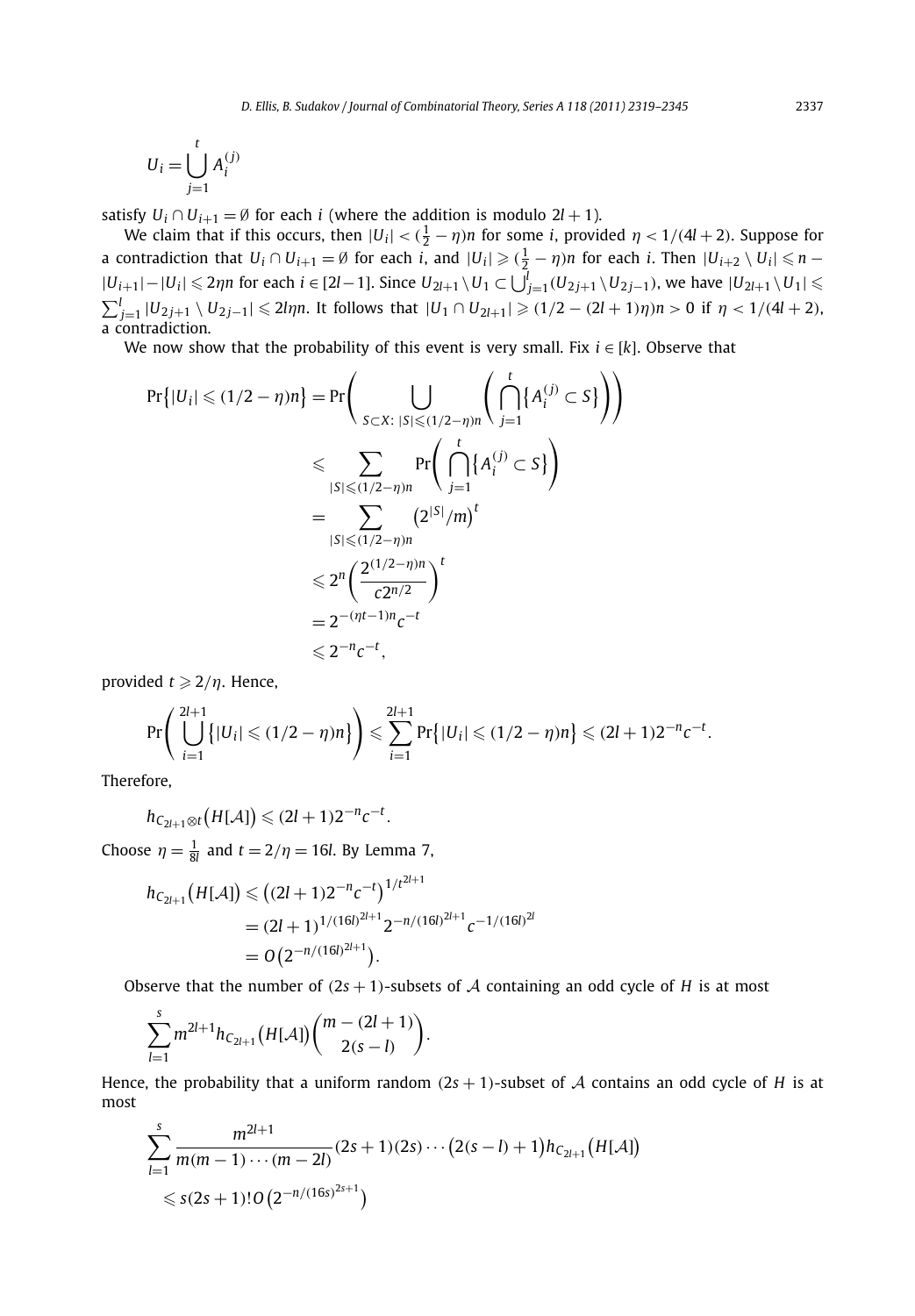(provided  $s \leqslant O(\sqrt{m})$ ). This can be made  $< 1/2$  by choosing

 $s = a \log_2 n / \log_2 \log_2 n$ ,

for some suitable  $a > 0$  depending only on *c*. By (14), it follows that  $H[A]$  is  $((\log_2 \log_2 n)^b / \log_2 n)$ close to being bipartite, for some suitable  $b > 0$  depending only on *c*, proving the proposition.  $\Box$ 

Before proving Theorem 4 for *n* odd, we need some more definitions. Let *X* be a finite set. If *A* ⊂  $\mathcal{P}X$ , and *i* ∈ *X*, we define

$$
A_i^- = \{x \in A: i \notin x\},
$$
  
\n
$$
A_i^+ = \{x \setminus \{i\}: x \in A, i \in x\};
$$

these are respectively called the *lower* and *upper i-sections* of *A*.

If *Y* and *Z* are disjoint subsets of *X*, we write *H*[*Y , Z*] for the bipartite subgraph of the Kneser graph *H* consisting of all edges between *Y* and *Z*. If *B* is a bipartite subgraph of *H* with vertex-sets *Y* and *Z*, and  $\mathcal{F} \subset \mathcal{P}X$ , we say that *B* 2-generates *F* if for every set  $x \in \mathcal{F}$ , there exist  $y \in Y$  and  $z \in Z$ such that  $y \cap z = \emptyset$ ,  $yz \in E(B)$ , and  $y \sqcup z = x$ , i.e. every set in F corresponds to an edge of *B*.

**Proof of Theorem 4 for** *n* **odd.** Suppose that  $n = 2l + 1 \ge 3$  is odd, *X* is an *n*-element set, and  $\mathcal{G} \subset \mathcal{P}X$ is a 2-generator for *X* with  $|\mathcal{G}| = m \leq |\mathcal{F}_{n,2}| = 3 \cdot 2^l - 2$ . Observe that

$$
e(H[G]) \ge 2^{2l+1} - |G| - 1 \ge 2^{2l+1} - 3 \cdot 2^l + 1,
$$

and therefore *<sup>H</sup>*[G] has edge-density at least

$$
\frac{2^{2l+1}-3\cdot 2^l+1}{\binom{|{\cal G}|}{2}}\geqslant \frac{2^{2l+1}-3\cdot 2^l+1}{\frac{1}{2}(3\cdot 2^l-2)(3\cdot 2^l-3)}>\frac{4}{9}.
$$

(Here, the last inequality rearranges to the statement  $l > 0$ .) By Proposition 18 applied to  $G$ , we can remove at most

$$
\frac{(\log_2 \log_2 n)^b}{\log_2 n} |\mathcal{G}|^2 < \frac{(\log_2 \log_2 n)^b}{\log_2 n} 9 \cdot 2^{2l}
$$

edges from  $H[G]$  to produce a bipartite graph *B*. Let *Y*, *Z* be the vertex-classes of *B*; we may assume that  $Y \sqcup Z = \mathcal{G}$ . Define  $\epsilon > 0$  by

$$
|\{y \sqcup z: y \in Y, z \in Z, y \cap z = \emptyset\}| = (1 - \epsilon)2^{2l+1};
$$

then clearly, we have

$$
e(B) \geqslant (1 - \epsilon)2^{2l + 1}.\tag{15}
$$

Note that

$$
\epsilon \leqslant \frac{9}{2} \frac{(\log_2 \log_2 n)^b}{\log_2 n} + 3 \cdot 2^{-(l+1)} = O\left(\frac{(\log_2 \log_2 n)^b}{\log_2 n}\right) = o(1).
$$

Let

$$
\alpha = |Y|/2^l, \qquad \beta = |Z|/2^l.
$$

 $B$ y assumption,  $\alpha + \beta \leqslant 3 - 2^{-(l-1)} < 3$ . Since  $|Y||Z| \geqslant e(B) \geqslant (2-2\epsilon)2^{2l}$ , we have  $\alpha\beta \geqslant 2-2\epsilon$ . This implies that

$$
1 - 2\epsilon < \alpha, \beta < 2 + 2\epsilon. \tag{16}
$$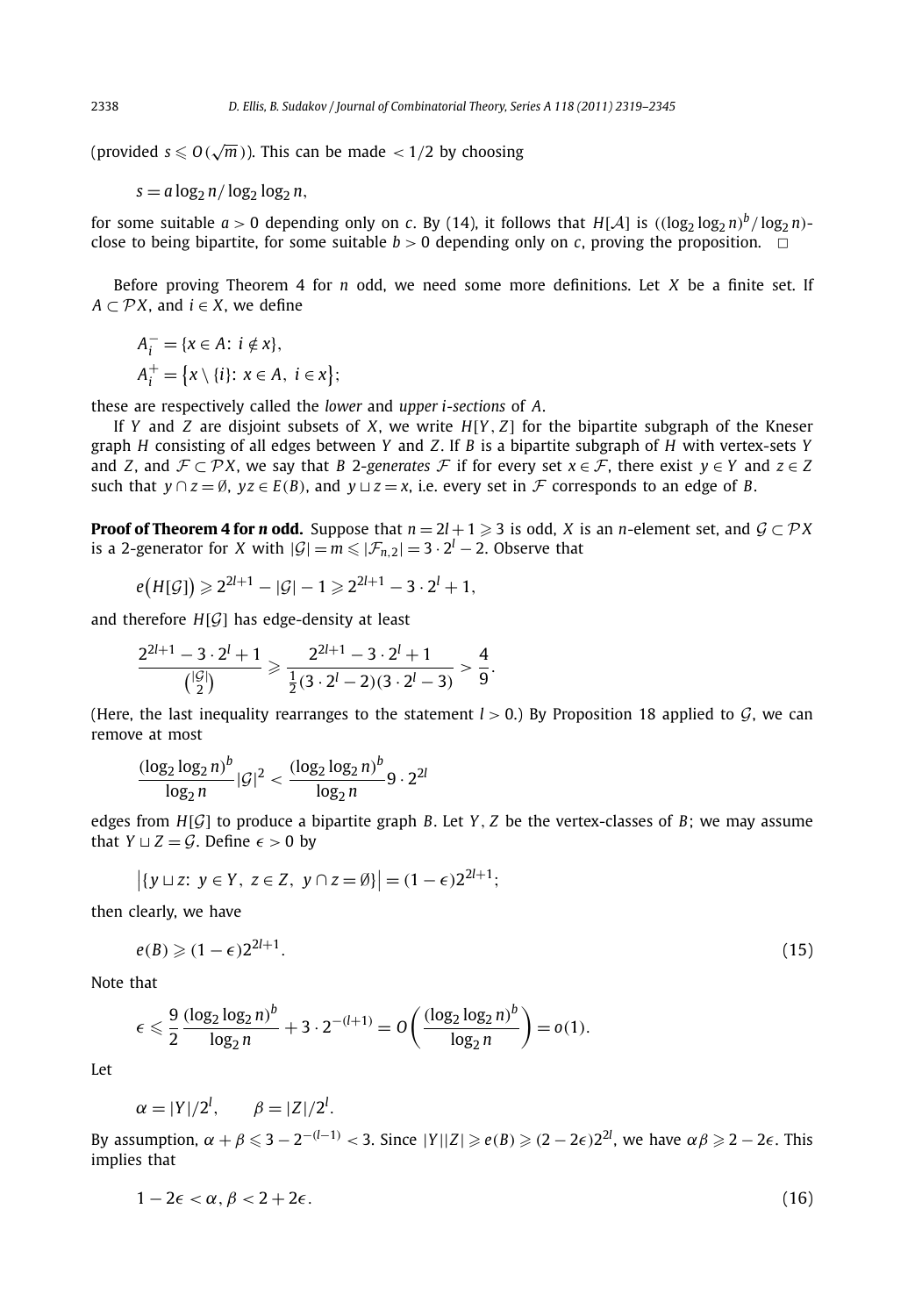(To see this, simply observe that to maximize  $\alpha\beta$  subject to the conditions  $\alpha \leq 1 - 2\epsilon$  and  $\alpha + \beta \leqslant 3$ , it is best to take  $\alpha = 1 - 2\epsilon$  and  $\beta = 2 + 2\epsilon$ , giving  $\alpha\beta = 2 - 2\epsilon - 4\epsilon^2 < 2 - 2\epsilon$ , a contradiction. It follows that we must have  $\alpha > 1 - 2\epsilon$ , so  $\beta < 2 + 2\epsilon$ ; (16) follows by symmetry.)

From now on, we think of *X* as the set  $[n] = \{1, 2, ..., n\}$ . Let

$$
W_1 = \{ i \in [n] : |Y_i^+| \ge |Y|/3 \},
$$
  
\n
$$
W_2 = \{ i \in [n] : |Z_i^+| \ge |Z|/3 \}.
$$

First, we prove the following

#### **Claim 1.**  $W_1 \cup W_2 = [n]$ .

**Proof.** Suppose for a contradiction that  $W_1 \cup W_2 \neq [n]$ . Without loss of generality, we may assume that  $n \notin W_1 \cup W_2$ . Let

$$
\theta = |Y_n^+|/|Y|, \qquad \phi = |Z_n^+|/|Z|;
$$

then we have  $\theta, \phi \leq 1/3$ . Observe that the number  $e_n$  of edges between *Y* and *Z* which generate a set containing *n* satisfies

$$
(1 - 2\epsilon)2^{2l} \leq e_n \leq (\theta \alpha (1 - \phi)\beta + \phi\beta (1 - \theta)\alpha)2^{2l} = (\theta + \phi - 2\theta\phi)\alpha\beta 2^{2l}.
$$
 (17)

(Here, the left-hand inequality comes from the fact that *B* 2-generates all but at most  $\epsilon 2^{2l+1}$  subsets of [*n*], and therefore *B* 2-generates at least  $(1 - 2\epsilon)2^{2l}$  sets containing *n*.)

Notice that the function

$$
f(\theta, \phi) = \theta + \phi - 2\theta\phi, \quad 0 \leq \theta, \phi \leq 1/3
$$

is a strictly increasing function of both  $\theta$  and  $\phi$  for  $0\leqslant\theta,\phi\leqslant1/3,$  and therefore attains its maximum of 4/9 at  $\theta = \phi = 1/3$ . Therefore,

$$
1-2\epsilon\leqslant \frac{4}{9}\alpha\beta;
$$

since  $\alpha + \beta \leqslant 3$ , we have

$$
3/2 - 3\sqrt{\epsilon/2} \leqslant \alpha, \beta \leqslant 3/2 + 3\sqrt{\epsilon/2}.
$$

Moreover, by the AM/GM inequality,  $\alpha\beta\leqslant9/4$ , so

$$
1 - 2\epsilon \leq \frac{9}{4} f(\theta, \phi),\tag{18}
$$

and therefore

$$
1/3-8\epsilon/3\leqslant\theta,\phi\leqslant1/3.
$$

Thus  $|Y|, |Z| = (3/2 - o(1))2^{l}$  and  $\theta, \phi = 1/3 - o(1)$ . Therefore, we have

$$
\begin{aligned} \left| Y_n^+ \right| &= 2^{l-1} \big( 1 - o(1) \big), \\ \left| Z_n^+ \right| &= 2^{l-1} \big( 1 - o(1) \big), \\ \left| Y_n^- \right| &= 2^l \big( 1 + o(1) \big), \\ \left| Z_n^- \right| &= 2^l \big( 1 + o(1) \big). \end{aligned}
$$

Observe that  $\mathcal{G}_n^- = Y_n^- \cup Z_n^-$  must 2-generate all but at most  $o(2^{2l})$  of the sets in  $\mathcal{P}{1, 2, ..., n - 1}$  =  $\mathcal{P}{1, 2, \ldots, 2l}$ , and therefore, by Proposition 9 for  $k = 2$  and *n* even, there exists an equipartition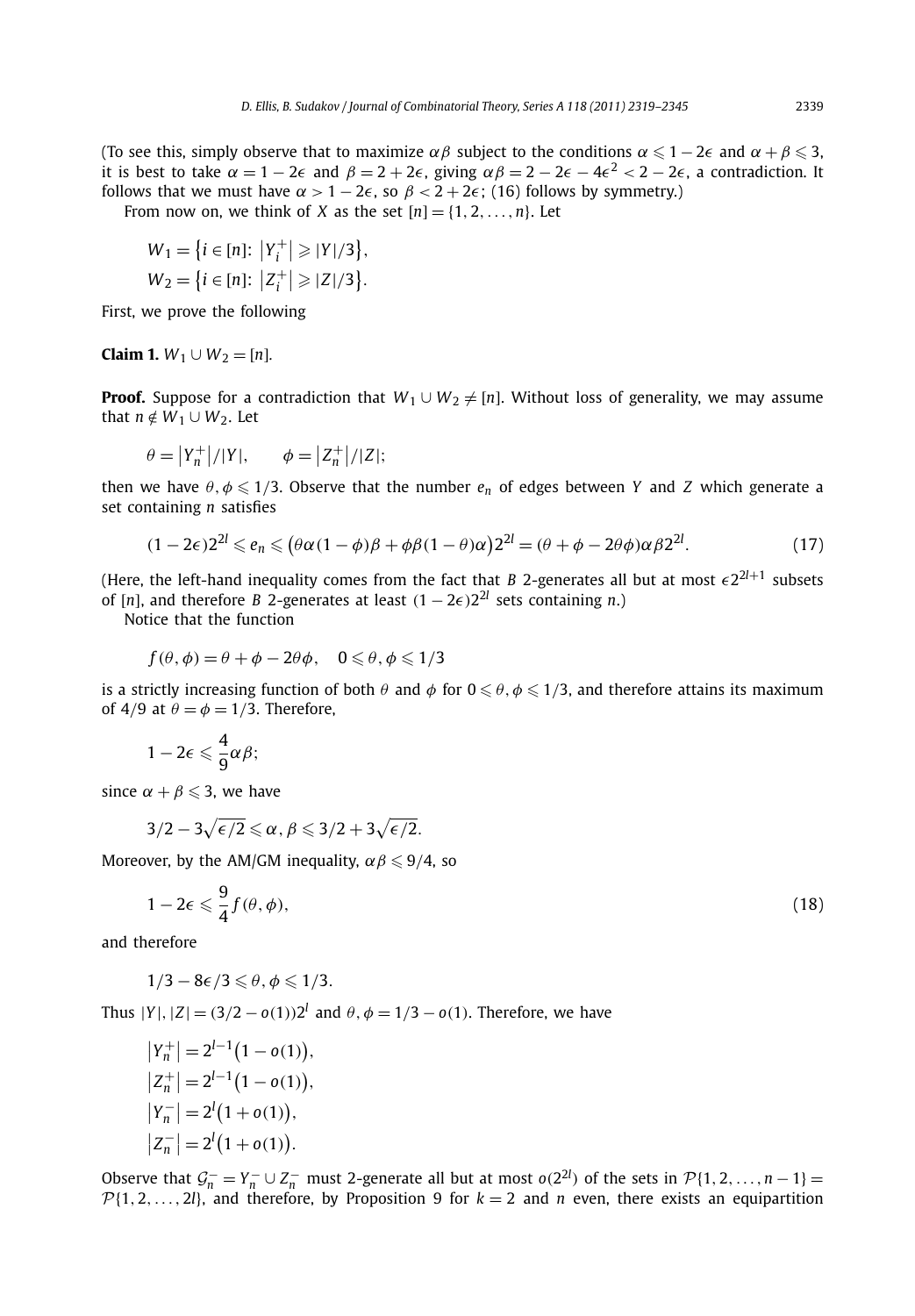*S*<sub>1</sub> ∪ *S*<sub>2</sub> of {1, 2, ..., 2*l*} such that *Y*<sub> $n$ </sub> contains at least  $(1 - o(1))$ <sup>2*l*</sup> members of P*S*<sub>1</sub>, and *Z*<sub> $n$ </sub> contains at least  $(1 - o(1))2^l$  members of  $\mathcal{P}S_2$ . Define

 $U = \{v \in Y: v \cap S_2 = \emptyset\},\$ *V* = { $z \in Z$ ;  $z \cap S_1 = \emptyset$ }*.* 

Since  $|U_n^-|$  =  $(1 - o(1))2^l$  and  $|V_n^-|$  =  $(1 - o(1))2^l$ , we must have  $|Y_n^- \setminus U_n^-|$  =  $o(2^l)$ , and  $|Z_n^- \setminus V_n^-|$  =  $o(2^l)$ . Our aim is now to show that  $|Y_n^+ \setminus U_n^+| = o(2^l)$ , and  $|Z_n^+ \setminus V_n^+| = o(2^l)$ .

Clearly, we have  $U_n^- \subset \mathcal{P}S_1$ , and  $V_n^- \subset \mathcal{P}S_2$ , so  $|U_n^-| \leq 2^l$  and  $|V_n^-| \leq 2^l$ . Moreover, each set  $x \in Y_n^+ \setminus U_n^+$  contains an element of  $S_2$ , and therefore  $x \cup \{n\}$  is disjoint from at most  $2^{l-1}$  s  $V_n^ \subset \mathcal{P} S_2$ . Similarly, each set  $x \in Z_n^+ \setminus V_n^+$  contains an element of  $S_1$ , and therefore  $x \cup \{n\}$  is disjoint from at most  $2^{l-1}$  sets in  $U_n^- \subset \mathcal{P}S_1$ . It follows that

$$
e_n \le |U_n^+||V_n^-| + |Y_n^+ \setminus U_n^+|2^{l-1} + |V_n^+||U_n^-| + |Z_n^+ \setminus V_n^+|2^{l-1} + |Y_n^- \setminus U_n^-||Z_n^+| + |Z_n^- \setminus V_n^-||Y_n^+| \le |U_n^+|2^l + |Y_n^+ \setminus U_n^+|2^{l-1} + |V_n^+|2^l + |Z_n^+ \setminus V_n^+|2^{l-1} + o(2^{2l}).
$$

On the other hand, by (17), we have  $e_n \ge (1 - o(1))2^{2l}$ . Since  $|Y_{n_i}^+| = 2^{l-1}(1 - o(1))$ , and  $|Z_n^+| =$  $2^{l-1}(1-o(1))$ , we must have  $|Y_n^+\setminus U_n^+|=o(2^l)$ , and  $|Z_n^+\setminus V_n^+|=o(2^l)$ , as required.

We may conclude that  $|Y \setminus U| = o(2^l)$  and  $|Z \setminus V| = o(2^l)$ . Hence, there are at most  $o(2^l)$  sets in *Y* ∪ *Z* = *G* that intersect both *S*<sub>1</sub> and *S*<sub>2</sub>. On the other hand, since  $|Y_n^+| = (1 - o(1))2^{l-1}$  and  $|Z_n^+|$  =  $(1-o(1))2^{l-1}$ , there are at least  $(1+o(1))2^{l-1}$  sets  $s_1 \subset S_1$  such that  $s_1 \cup \{n\} \notin Y$ , and there are at least  $(1 + o(1))2^{l-1}$  sets  $s_2 \subset S_2$  such that  $s_2 \cup \{n\} \notin Z$ . Taking all pairs  $s_1, s_2$  gives at least *(*1 + *o(*1*))*22*<sup>l</sup>*−<sup>2</sup> sets of the form

$$
\{n\} \cup s_1 \cup s_2 \quad (s_1 \subset S_1, \ s_1 \cup \{n\} \notin Y, \ s_2 \subset S_2, \ s_2 \cup \{n\} \notin Z\}. \tag{19}
$$

Each of these requires a set intersecting both  $S_1$  and  $S_2$  to express it as a disjoint union of two sets from G. Since there are  $o(2^l)$  members of G intersecting both  $S_1$  and  $S_2$ , G generates at most

$$
(|\mathcal{G}|+1)o(2^l)=o(2^{2l})
$$

sets of the form (19), a contradiction. This proves the claim.  $\Box$ 

We now prove the following

**Claim 2.**  $W_1 \cap W_2 = \emptyset$ .

**Proof.** Suppose for a contradiction that  $W_1 \cap W_2 \neq \emptyset$ . Without loss of generality, we may assume that *n* ∈ *W*<sub>1</sub> ∩ *W*<sub>2</sub>. As before, let

$$
\theta = |Y_n^+|/|Y|,
$$
  $\phi = |Z_n^+|/|Z|;$ 

this time, we have  $\theta$ ,  $\phi \geq 1/3$ . Observe that

$$
(2-2\epsilon)2^{2l} \leqslant e(B) \leqslant (1-\theta\phi)\alpha\beta 2^{2l}.\tag{20}
$$

Here, the left-hand inequality is (15), and the right-hand inequality comes from the fact that there are no edges between pairs of sets  $(y, z) \in Y \times Z$  such that  $n \in y \cap z$ . Since  $1 - \theta \phi \leqslant 8/9$ , we have

$$
2-2\epsilon\leqslant \frac{8}{9}\alpha\beta.
$$

Since  $\alpha + \beta \leqslant 3$ , it follows that

$$
\frac{3}{2}(1-\sqrt{\epsilon})\leqslant \alpha, \beta\leqslant \frac{3}{2}(1+\sqrt{\epsilon}).
$$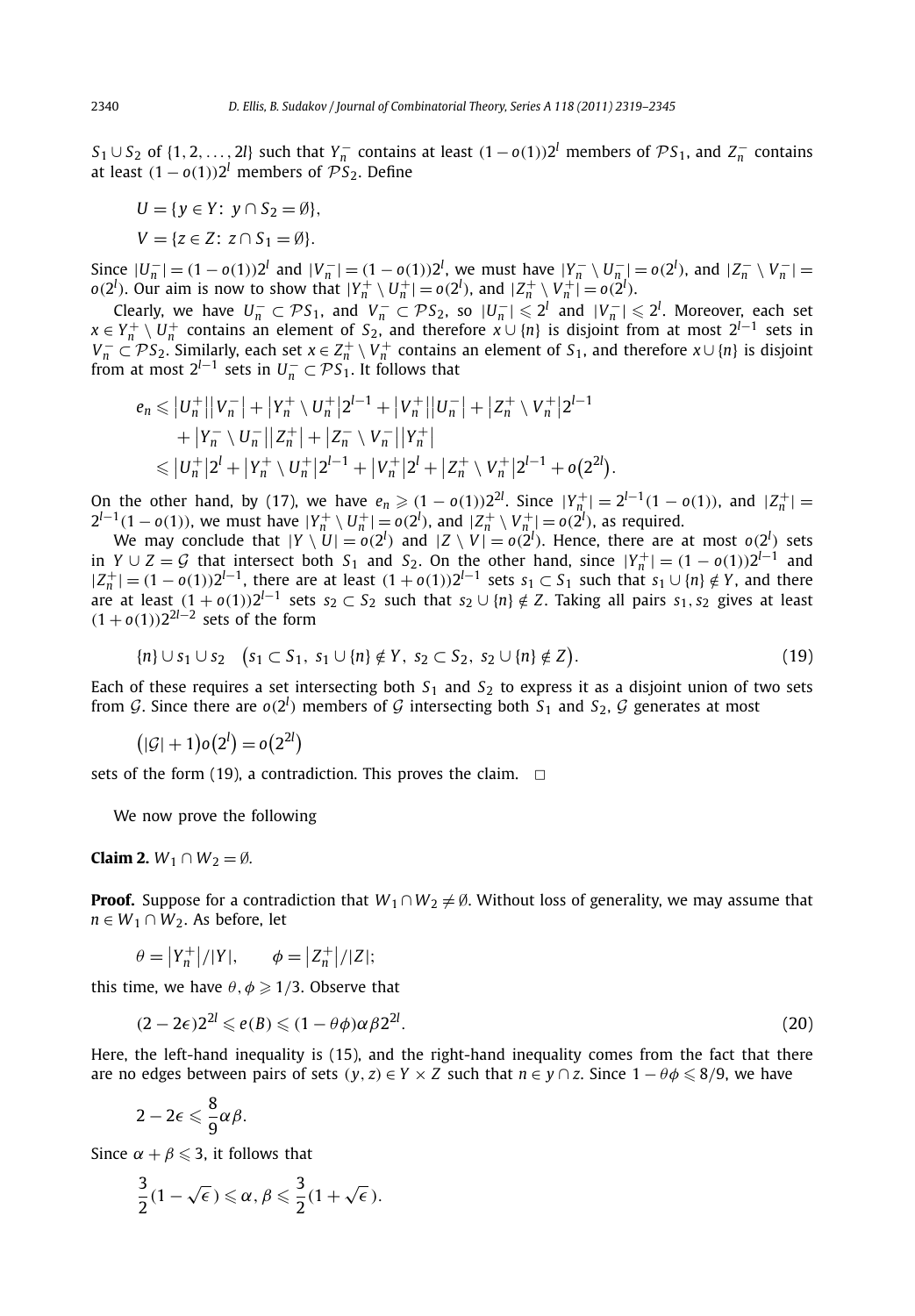Since  $\alpha\beta \leqslant 9/4$ , we have

$$
2-2\epsilon\leqslant \frac{9}{4}(1-\theta\phi),
$$

and therefore

 $1/3 \le \theta, \phi \le 1/3 + 8\epsilon/3.$ 

Hence, we have

$$
|Y_n^+| = 2^{l-1} (1 - o(1)),
$$
  
\n
$$
|Z_n^+| = 2^{l-1} (1 - o(1)),
$$
  
\n
$$
|Y_n^-| = 2^l (1 + o(1)),
$$
  
\n
$$
|Z_n^-| = 2^l (1 + o(1)),
$$

so exactly as in the proof of Claim 1, we obtain a contradiction.  $\Box$ 

Claims 1 and 2 together imply that  $W_1 \cup W_2$  is a partition of  $\{1, 2, \ldots, n\} = \{1, 2, \ldots, 2l + 1\}$ . We will now show that at least a  $(2/3 - o(1))$ -fraction of the sets in *Y* are subsets of  $W_1$ , and similarly at least a  $(2/3 - o(1))$ -fraction of the sets in *Z* are subsets of *W*<sub>2</sub>. Let

$$
\sigma = \frac{|Y \setminus \mathcal{P}(W_1)|}{|Y|}, \qquad \tau = \frac{|Z \setminus \mathcal{P}(W_2)|}{|Z|}.
$$

Let  $y \in Y \setminus \mathcal{P}W_1$ , and choose  $i \in y \cap W_2$ ; since at least  $|Z|/3$  of the sets in *Z* contain *i*, *y* has at most 2|*Z*|*/*3 neighbours in *Z*. Hence,

$$
(2 - 2\epsilon)2^{2l} \leq e(B) \leq \left(\frac{2}{3}\sigma\alpha\beta + (1 - \sigma)\alpha\beta\right)2^{2l} = (1 - \sigma/3)\alpha\beta 2^{2l} \leq (1 - \sigma/3)\frac{9}{4}2^{2l},\tag{21}
$$

and therefore

$$
\sigma\leqslant 1/3+8\epsilon/3,
$$

so

$$
|Y \cap \mathcal{P}(W_1)| \geqslant (2/3 - 8\epsilon/3)|Y|.
$$
\n<sup>(22)</sup>

Similarly,  $\tau \leq 1/3 + 8\epsilon/3$ , and therefore  $|Z \cap \mathcal{P}(W_2)| \geq (2/3 - 8\epsilon/3)|Z|$ .  $|W_1| \leq l - 1$ , then  $|Y \cap \mathcal{P}(W_1)| \leq 2^{l-1}$ , so

$$
|Y| \leqslant \frac{2^{l-1}}{2/3 - 8\epsilon/3} = \frac{3}{4} \frac{2^l}{1 - 4\epsilon} < (1 - 2\epsilon)2^l,
$$

contradicting (16). Hence, we must have  $|W_1| \ge l$ . Similarly,  $|W_2| \ge l$ , so  $\{|W_1|, |W_2|\} = \{l, l + 1\}$ . Without loss of generality, we may assume that  $|W_1| = l$  and  $|W_2| = l + 1$ .

We now observe that

$$
|Z| \geqslant (3/2 - 6\epsilon)2^l. \tag{23}
$$

To see this, suppose that  $|Z| = (3/2 - \eta)2^l$ . Since  $|Z| + |Y| < 3 \cdot 2^l$ , we have  $|Y| \leq (3/2 + \eta)2^l$ . Recall that any *y* ∈ *Y*  $\setminus$  *PW*<sub>1</sub> has at most 2|*Z*|/3 neighbours in *Z*. Thus, we have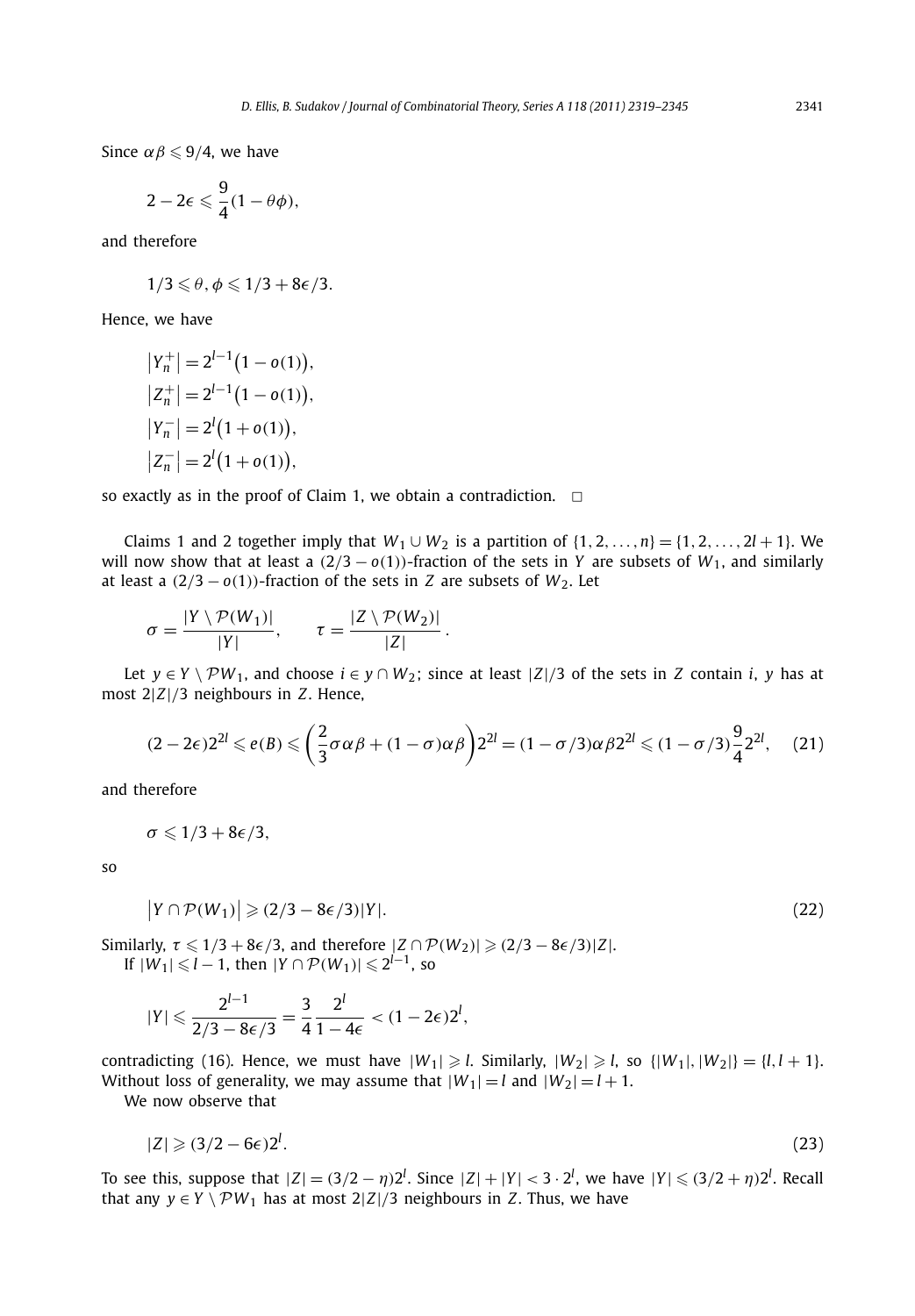$$
(2 - 2\epsilon)2^{2l} \leq e(B)
$$
  
\n
$$
\leq |Y \cap \mathcal{P}W_1||Z| + |Y \setminus \mathcal{P}W_1|\frac{2}{3}|Z|
$$
  
\n
$$
\leq 2^{l} \left(\frac{3}{2} - \eta\right)2^{l} + \left(\frac{1}{2} + \eta\right)2^{l} \frac{2}{3} \left(\frac{3}{2} - \eta\right)2^{l}
$$
  
\n
$$
= \left(2 - \frac{1}{3}\eta - \frac{2}{3}\eta^{2}\right)2^{2l}.
$$

Therefore  $\eta \leqslant 6\epsilon$ , i.e.  $|Z| \geqslant (3/2 - 6\epsilon)2^l$ , as claimed. Since  $|Z| + |Y| < 3 \cdot 2^l$ , we have

$$
|Y| \leqslant (3/2 + 6\epsilon)2^l. \tag{24}
$$

We now prove the following

### **Claim 3.**

(a)  $|\mathcal{P}(W_1) \setminus Y| \leq 22\epsilon 2^l$ ; (a)  $|P(W_1) \setminus Y| \leq 22\epsilon 2$ ;<br>
(b)  $|Z \setminus PW_2| \leq (\sqrt{\epsilon} + 2\epsilon)2^l$ .

**Proof.** We prove this by constructing another bipartite subgraph  $B_2$  of *H* with the same number of vertices as *B*, and comparing  $e(B_2)$  with  $e(B)$ . First, let

$$
D=\min\bigl\{|\mathcal{P}(W_2)\setminus Z|,|Z\setminus \mathcal{P}W_2|\bigr\},\,
$$

add *D* new members of  $\mathcal{P}(W_2) \setminus Z$  to *Z*, and delete *D* members of  $Z \setminus \mathcal{P}W_2$ , producing a new set *Z'* and a new bipartite graph  $B_1 = H[Y, Z']$ . Since  $|Z'| = |Z| \le (2 + 2\epsilon)2^l$ , we have  $|Z' \setminus \mathcal{PW}_2| \le \epsilon 2^{l+1}$ , i.e. *Z'* is almost contained within  $\mathcal{PW}_2$ . Notice that every member  $z \in Z \setminus \mathcal{PW}_2$  had at most  $2|Y|/3$ neighbours in *Y*, and every new member of *Z'* has at least  $|Y \cap \mathcal{P}(W_1)| \geq (2/3 - 8\epsilon/3)|Y|$  neighbours in *Y* , using (22). Hence,

$$
e(B) - e(B_1) \leq \frac{8\epsilon}{3} |Y| D \leq \frac{8\epsilon}{3} |Y| \frac{2}{3} |Z| \leq \frac{16\epsilon}{9} \frac{9}{4} 2^{2l} = 4\epsilon 2^{2l},
$$

and therefore

$$
e(B_1) \ge e(B) - 2\epsilon 2^{2l+1} \ge (1 - 3\epsilon)2^{2l+1}.
$$

Second, let

$$
C = min\{|\mathcal{PW}_1 \setminus Y|, |Y \setminus \mathcal{PW}_1|\},\
$$

add *C* new members of  $\mathcal{P}(W_1) \setminus Y$  to *Y*, and delete *C* members of  $Y \setminus \mathcal{P}W_1$ , producing a new set *Y*' and a new bipartite graph  $B_2 = H[Y', Z']$ . Since  $|Y| \ge (1 - 2\epsilon)2^l$ , we have  $|Y' \cap \mathcal{PW}_1| \ge (1 - 2\epsilon)2^l$ . Since every deleted member of *Y* contained an element of  $W_2$ , it had at most  $(1 + 2\epsilon)2^l$  neighbours in *Z'*. (Indeed, such member of *Y* intersects  $2^l$  sets in  $\mathcal{P}W_2$ , so has at most  $2^l$  neighbours in *Z'* ∩  $PW_2$ ; there are  $|Z' \setminus PW_2| \le \epsilon 2^{l+1}$  other sets in *Z'*.) On the other hand, every new member of *Y'* is joined to all of  $Z' \cap \mathcal{P}W_2$ , which has size at least  $|Z \cap \mathcal{P}W_2| \geqslant (3/2 - 8\epsilon)2^l$ . It follows that

$$
e(B_2) \ge e(B_1) + C\left(\frac{1}{2} - 10\epsilon\right)2^l \ge (1 - 3\epsilon)2^{2l+1} + C\left(\frac{1}{2} - 10\epsilon\right)2^l.
$$
 (25)

We now show that  $e(B_2) \leqslant (1+\epsilon)2^{2l+1}$ . If  $|Y'| \geqslant 2^l$ , then write  $|Y'| = (1+\phi)2^l$  where  $\phi \geqslant 0$ ; *Y*<sup> $\prime$ </sup> contains all of  $\mathcal{P}W_1$ , and  $\phi 2^l$  'extra' sets. We have  $|Z'| \leqslant (2 - \phi)2^l$ , and therefore by (23),  $\phi \leqslant$  $1/2+6\epsilon < 1$ . Note that every 'extra' set in  $Y' \setminus \mathcal{PW}_1$  has at most  $2^l$  neighbours in  $\mathcal{PW}_2$ , and therefore at most  $(1 + 2\epsilon)2^l$  neighbours in  $Z'$ . Hence,

$$
e(B_2) \leq 2^l (2 - \phi) 2^l + \phi 2^l (1 + 2\epsilon) 2^l = (1 + \phi \epsilon) 2^{2l+1} \leq (1 + \epsilon) 2^{2l+1}.
$$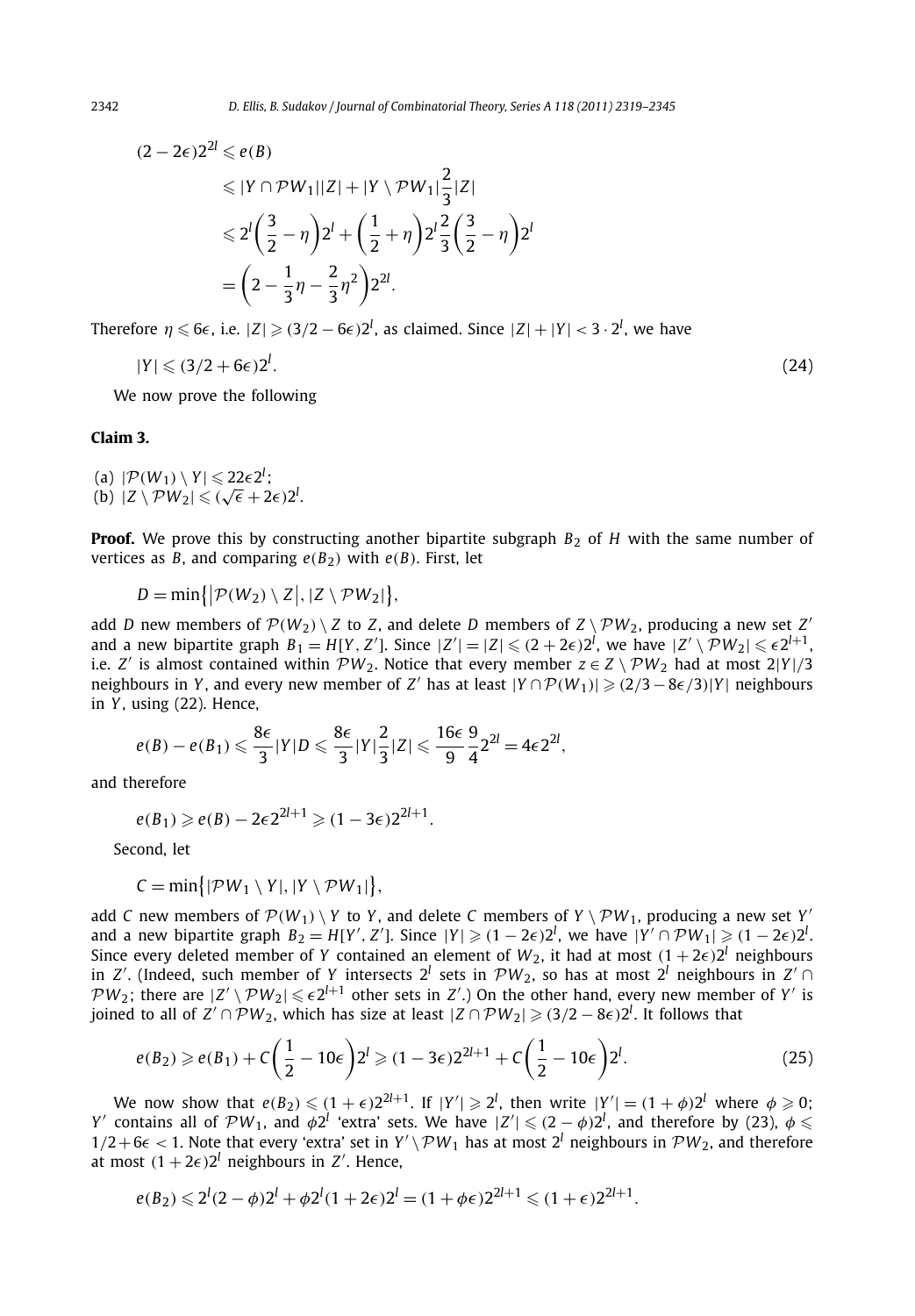If, on the other hand,  $|Y'| \le 2^l$ , then since  $|Y'| + |Z'| \le 3 \cdot 2^l$ , we have  $e(B_2) \le |Y'| |Z'| \le 2^{2l+1}$ . Hence, we always have

$$
e(B_2) \leqslant (1+\epsilon)2^{2l+1}.\tag{26}
$$

Combining (25) and (26), we see that

$$
C\leqslant \frac{8\varepsilon}{1/2-10\varepsilon}2^l\leqslant 20\varepsilon 2^l,
$$

provided  $\epsilon \leqslant 1/100$ .

This implies (a). Indeed, if  $|\mathcal{PW}_1 \setminus Y| \leq C \leq 20\epsilon 2^l$ , then we are done. Otherwise, by the definition of *C*, we have  $|Y \setminus \mathcal{P}W_1| \leq 20\epsilon 2^l$ . Recall that by (16),  $|Y| \geq (1 - 2\epsilon)2^l$ , and therefore

$$
|Y \cap \mathcal{P}W_1| = |Y| - |Y \setminus \mathcal{P}W_1| \geq (1 - 2\epsilon)2^l - 20\epsilon 2^l = (1 - 22\epsilon)2^l.
$$

Hence,

$$
\left| \mathcal{P}(W_1) \setminus Y \right| \leqslant 22\epsilon 2^l, \tag{27}
$$

proving (a).

Since  $e(B) \geqslant (1-\epsilon)2^{2l+1}$ ,  $e(B_2) \leqslant (1+\epsilon)2^{2l+1}$ , and  $e(B_2) \geqslant e(B_1)$ , we have

$$
e(B_1) - e(B) \le e(B_2) - e(B) \le (1 + \epsilon)2^{2l+1} - (1 - \epsilon)2^{2l+1} = \epsilon 2^{2l+2}
$$
\n(28)

We now use this to show that

$$
D=\min\bigl\{|\mathcal{P}(W_2)\setminus Z|,|Z\setminus \mathcal{P}W_2|\bigr\}\leqslant \sqrt{\epsilon}2^l.
$$

Suppose for a contradiction that  $D\geqslant\sqrt{\epsilon}2^l;$  then it is easy to see that there must exist  $z\in Z\setminus\mathcal{PW}_2$ with at least

 $2|Y|/3 - 8\sqrt{\epsilon}2^{l}$ 

neighbours in *<sup>Y</sup>* . Indeed, suppose that every *<sup>z</sup>* ∈ *<sup>Z</sup>* \ P*W*<sup>2</sup> has less than 2|*<sup>Y</sup>* |*/*<sup>3</sup> − <sup>8</sup> <sup>√</sup>2*<sup>l</sup>* neighbours in *Y*. Recall that every new member of *Z'* has at least  $(2/3 - 8\epsilon)|Y|$  neighbours in *Y*. Hence,

$$
e(B_1) - e(B) > 8D(\sqrt{\epsilon} - \epsilon)|Y| \ge 8\sqrt{\epsilon}2^{l}(\sqrt{\epsilon} - \epsilon)(1 - 2\epsilon)2^{l} \ge \epsilon 2^{2l+1}
$$

since  $\epsilon$  < 1/16, contradicting (28).

Hence, we may choose  $z \in Z \setminus \mathcal{P}W_2$  with at least

 $2|Y|/3 - 8\sqrt{\epsilon}2^{l}$ 

neighbours in *Y*. Without loss of generality, we may assume that  $n \in \mathbb{Z} \cap W_1$ ; then none of these neighbours can contain *n*. Hence, *Y* contains at most

$$
|Y|/3 + 8\sqrt{\epsilon}2^l
$$

sets containing *n*. But by (27), *Y* contains at least  $(1 - 44\epsilon)2^{l-1}$  of the subsets of  $W_1$  that contain *n*, and therefore  $|Y| \geqslant (3/2-o(1))2^l$ . By (23), it follows that  $|Y| = (3/2-o(1))2^l$  and  $|Z| = (3/2+o(1))2^l$ , so *Y* contains  $(1 - o(1))2^{l-1}$  sets containing *n*. Hence, by (18), so does *Z*. As in the proof of Claim 1, we obtain a contradiction. This implies that

$$
D = \min\{|\mathcal{P}(W_2) \setminus Z|, |Z \setminus \mathcal{P}W_2|\} \leqslant \sqrt{\epsilon}2^l,
$$

as desired.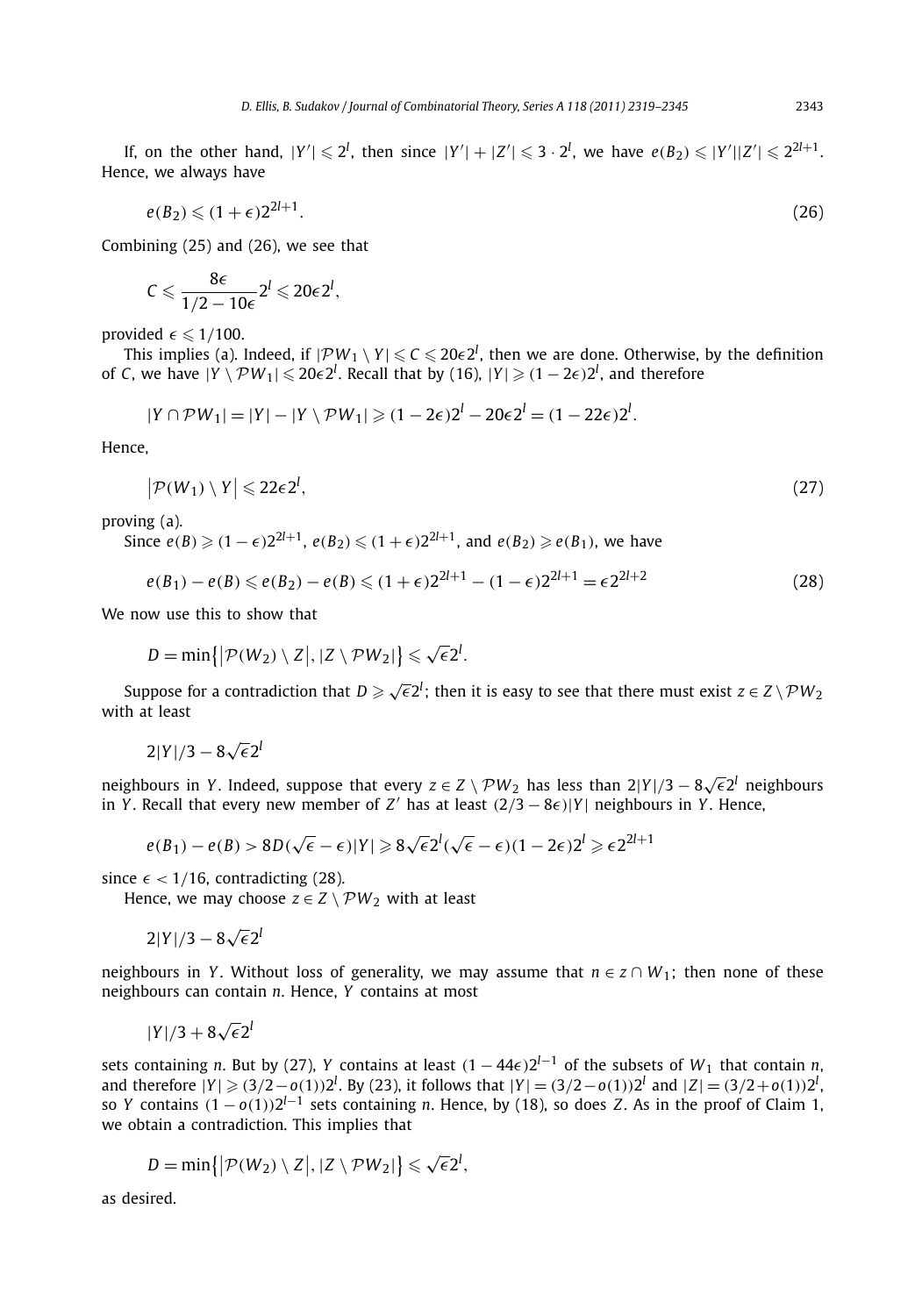This implies (b). Indeed, if  $|Z \setminus \mathcal{PW}_2| \leq \sqrt{\epsilon} 2^l$ , then we are done. Otherwise, by the definition of *D*,  $|P(W_2) \setminus Z| \leq \sqrt{\epsilon} 2^l$ , and therefore

 $|Z \cap \mathcal{P}W_2| \geqslant (2 - \sqrt{\epsilon})2^l$ .

Since  $|Z| \leqslant (2 + 2\epsilon)2^l$ , we have

$$
|Z \setminus \mathcal{P}W_2| = |Z| - |Z \cap \mathcal{P}W_2| \leq (2 + 2\epsilon)2^l - (2 - \sqrt{\epsilon})2^l = (\sqrt{\epsilon} + 2\epsilon)2^l,
$$

proving (b).  $\Box$ 

We conclude by proving the following

### **Claim 4.**

 $\left| \mathcal{P}(W_2) \setminus Z \right| \leqslant 4\sqrt{\epsilon}2^l.$ 

#### **Proof.** Let

$$
\mathcal{F}_2 = \mathcal{P}(W_2) \setminus Z
$$

be the collection of sets in  $PW_2$  which are missing from  $Z$ , and let

 $\mathcal{E}_1 = Y \setminus \mathcal{P}W_1$ 

be the set of 'extra' members of *Y* .

Since G is a 2-generator for X, we can express all  $|\mathcal{F}_2|2^l$  sets of the form

*w*<sub>1</sub>  $\sqcup$  *f*<sub>2</sub> *(w*<sub>1</sub> ⊂ *W*<sub>1</sub>*, f*<sub>2</sub> ∈ *F*<sub>2</sub>*)* 

as a disjoint union of two sets in G. All but at most  $\epsilon 2^{2l+1}$  of these unions correspond to edges of B. Since  $|Z \setminus \mathcal{P}W_2| \le (\sqrt{\epsilon} + 2\epsilon)2^l$ , there are at most  $(\sqrt{\epsilon} + 2\epsilon)2^l |Y|$  edges of *B* meeting sets in  $Z \setminus \mathcal{P}W_2$ . Call these edges of *B* 'bad', and the rest of the edges of *B* 'good'. Fix  $f_2 \in \mathcal{F}_2$ ; we can express all  $2^l$ sets of the form

$$
w_1 \sqcup f_2 \quad (w_1 \subset W_1)
$$

as a disjoint union of two sets in G. If  $w_1 \sqcup f_2$  is represented by a good edge, then we may write

$$
w_1 \sqcup f_2 = y_1 \sqcup w_2
$$

where  $y_1 \in \mathcal{E}_1$  with  $y_1 \cap W_1 = w_1$ , and  $w_2 \subset W_2$ , so for every such  $w_1$ , there is a different  $y_1 \in \mathcal{E}_1$ .  $By$  (24),  $|Y| \le (3/2 + 6\epsilon)2^l$ , and by (27),  $|Y \cap \mathcal{P}W_1| \ge (1 - 22\epsilon)2^l$ , so

$$
|\mathcal{E}_1| = |Y| - |\mathcal{P}(W_1) \cap Y| \leq (3/2 + 6\epsilon)2^l - (1 - 22\epsilon)2^l = (1/2 + 28\epsilon)2^l.
$$

Thus, for any  $f_2 \in \mathcal{F}_2$ , at most  $(1/2 + 28\epsilon)2^l$  unions of the form  $w_1 \sqcup f_2$  correspond to good edges of *B*. All the other unions are generated by bad edges of *B* or are not generated by *B* at all, so

 $(1/2 - 28\epsilon)2^{l}|\mathcal{F}_{2}| \leq (2\epsilon + \sqrt{\epsilon})2^{l}|Y| + \epsilon 2^{2l+1}.$ 

Since  $|Y| \leqslant (3/2 + 6\epsilon)2^l$  and  $\epsilon$  is small,  $|\mathcal{F}_2| \leqslant 4\sqrt{\epsilon}2^l$ , as required.  $\Box$ 

We now know that *Y* contains all but at most  $o(2^l)$  of  $PW_1$ , and *Z* contains all but at most  $o(2^l)$  of *PW*<sub>2</sub>. Since  $|Y| + |Z| < 3 \cdot 2^l$ , we may conclude that  $|Y| = (1 - o(1))2^l$  and  $|Z| = (2 - o(1))2^l$ . It follows from Proposition 16 that provided *n* is sufficiently large, we must have  $G = \mathcal{P}(W_1) \cup \mathcal{P}(W_2) \setminus \{\emptyset\},\$ completing the proof of Theorem 4.  $\Box$